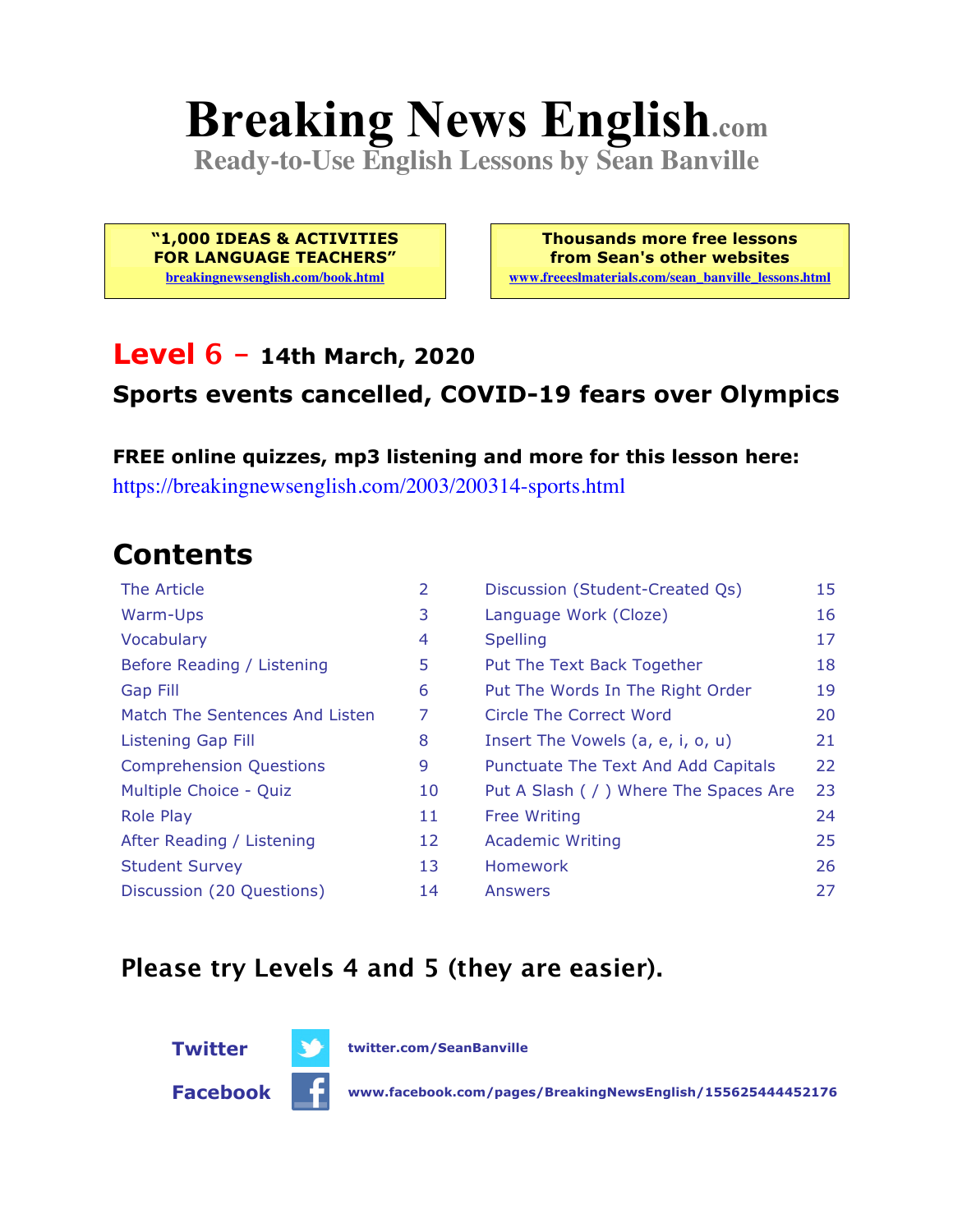### **THE ARTICLE**

From https://breakingnewsenglish.com/2003/200314-sports.html

The global spread of COVID-19 is playing havoc with sports events worldwide. After the WHO designated the coronavirus as a pandemic, many sports associations have taken measures to curb the spread of the virus. Major sporting events are being suspended on a daily basis. European football is coming to a standstill as Spain's La Liga, Italy's Serie A and other major leagues have suspended games for the coming weeks. The Champions League could be suspended until next summer. In other sports, the first grand prix of the Formula 1 season has been cancelled in Australia; and the National Hockey League and National Basketball League have been suspended until further notice.

The biggest concern for sports fans is uncertainty over the 2020 Tokyo Olympics. Japan's government has called for preparations to continue as scheduled. The minister responsible for the Olympics and Paralympics said it was "inconceivable" they would be cancelled. However, a member of the organizing committee said it was "more realistic" to postpone the Games. U.S. President Donald Trump suggested Japan should consider postponing the Games. He said: "It's a shame because they built some really beautiful buildings." Sport is already being hit in Japan. The nation's 15-day spring sumo tournament is being held behind closed doors in Osaka and a national high school baseball tournament has been cancelled.

Sources: https://www.**bbc.com**/sport/football/51853524 https://www.**espn.com**/soccer/uefa-european-championship/story/4073259/champions-leaguecancellation-euro-2020-delay-on-table https://www.**skysports.com**/football/news/11095/11956076/uefa-considers-champions-leagueand-europa-league-suspension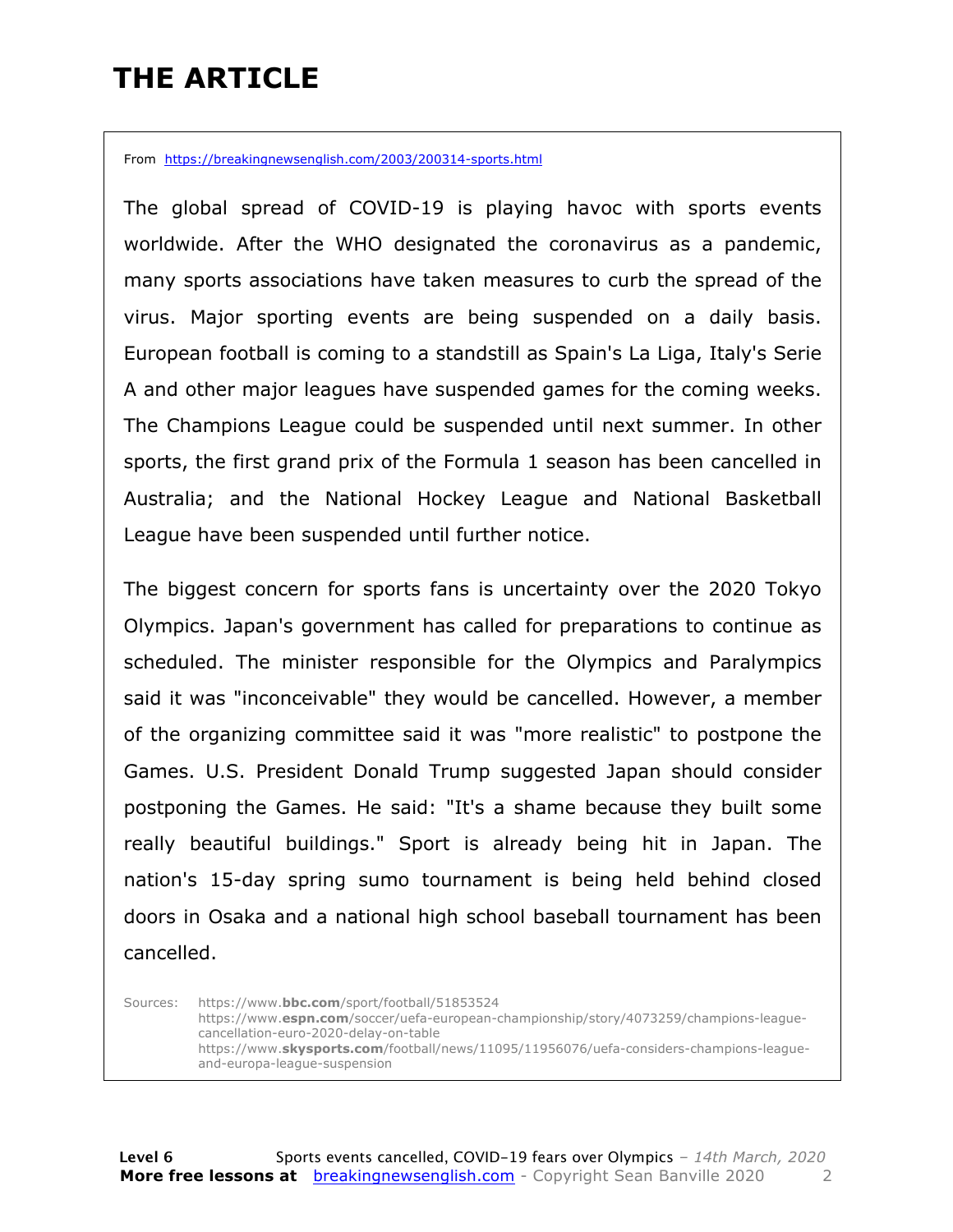#### **WARM-UPS**

**1. SPORTS:** Students walk around the class and talk to other students about sports. Change partners often and share your findings.

**2. CHAT:** In pairs / groups, talk about these topics or words from the article. What will the article say about them? What can you say about these words and your life?

spread / COVID-19 / pandemic / sports / standstill / major leagues / Formula 1 / concern / Tokyo Olympics / preparations / committee / shame / sumo / baseball

Have a chat about the topics you liked. Change topics and partners frequently.

**3. POSTPONED:** Students A **strongly** believe all sporting events should be postponed until COVID-19 disappears; Students B **strongly** believe the opposite. Change partners again and talk about your conversations.

4. COVID-19: How has COVID-19 affected these things? What would you do? Complete this table with your partner(s). Change partners often and share what you wrote.

|                         | <b>What Has Happened?</b> | <b>What Would You Do?</b> |
|-------------------------|---------------------------|---------------------------|
| Sport                   |                           |                           |
| Finance                 |                           |                           |
| Travel                  |                           |                           |
| International relations |                           |                           |
| City life               |                           |                           |
| Shopping                |                           |                           |

**5. PANDEMIC:** Spend one minute writing down all of the different words you associate with the word "pandemic". Share your words with your partner(s) and talk about them. Together, put the words into different categories.

**6. CLOSE:** Rank these with your partner. Put the things that should close at the top. Change partners often and share your rankings.

- Cinemas
- Sports stadia
- Horse races
- Bars and pubs
- Theatres
- Museums
- Amusement parks
- Gyms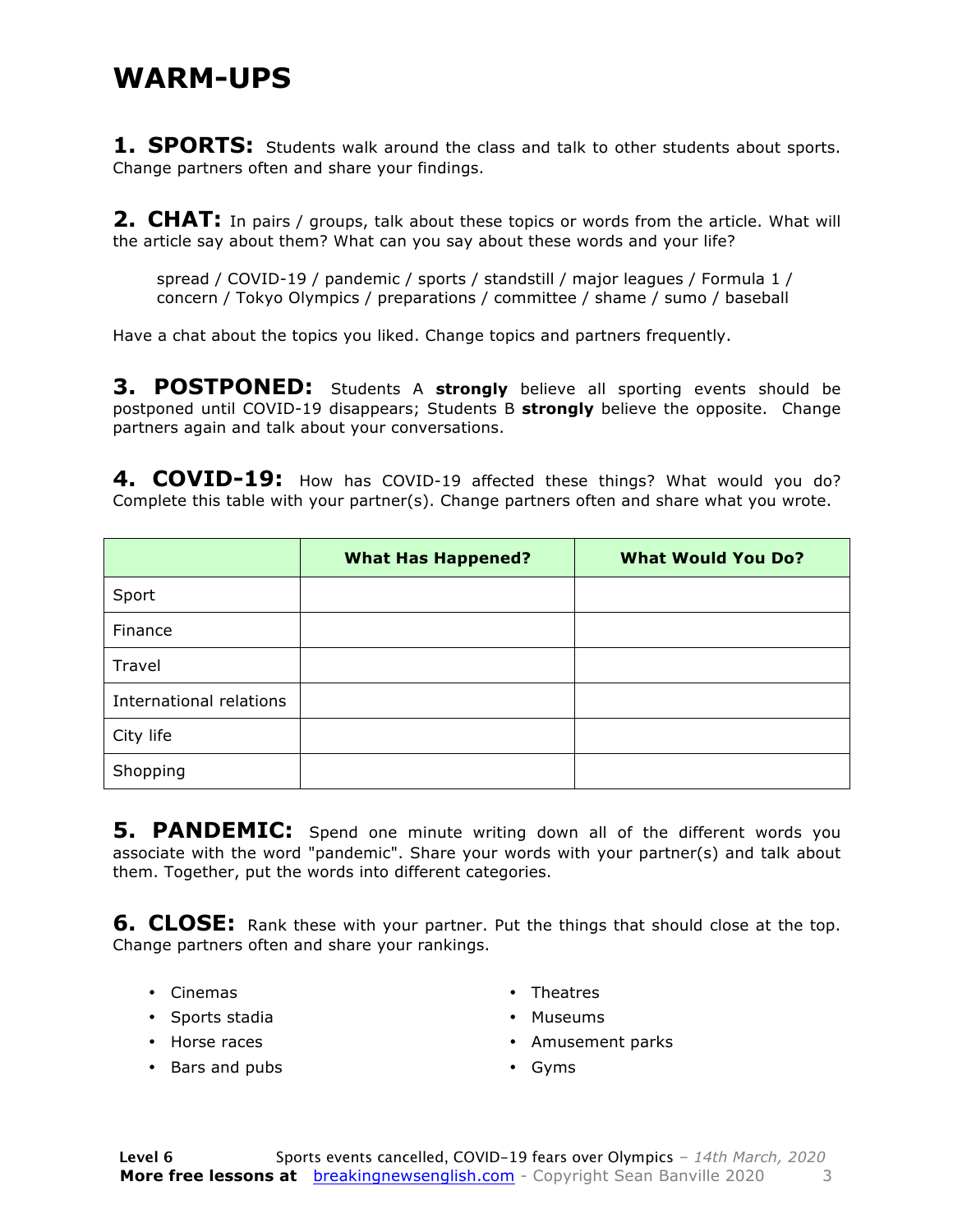### **VOCABULARY MATCHING**

#### **Paragraph 1**

| 1. | havoc      | а. | Delayed an action or event.                                                    |
|----|------------|----|--------------------------------------------------------------------------------|
| 2. | designated | b. | Great confusion or disorder.                                                   |
| 3. | pandemic   | c. | Restrain or stop something from happening.                                     |
| 4. | measure    | d. | Officially gave a specific status, name or<br>quality to something or someone. |
| 5. | curb       | е. | A plan or course of action taken to achieve a<br>particular purpose.           |
| 6. | standstill | f. | Of a disease that is spreading across a<br>whole country or the world.         |
| 7. | suspended  | g. | A situation or condition in which there is no<br>movement or activity at all.  |

#### **Paragraph 2**

| scheduled | h. Arranged or planned an event to take place |
|-----------|-----------------------------------------------|
|           | at a particular time.                         |

- 9. inconceivable i. Taking place without anyone watching.
- 10. committee in Not capable of being imagined.
- 11. postpone k. A series of contests between a number of competitors, who compete for an overall prize.
- 12. shame a secure l. A group of people appointed for a specific function, typically consisting of members of a larger group.
- 13. tournament m. Cause or arrange for something to take place at a time later than that first scheduled.
- 14. behind closed doors n. A regrettable or unfortunate situation or action.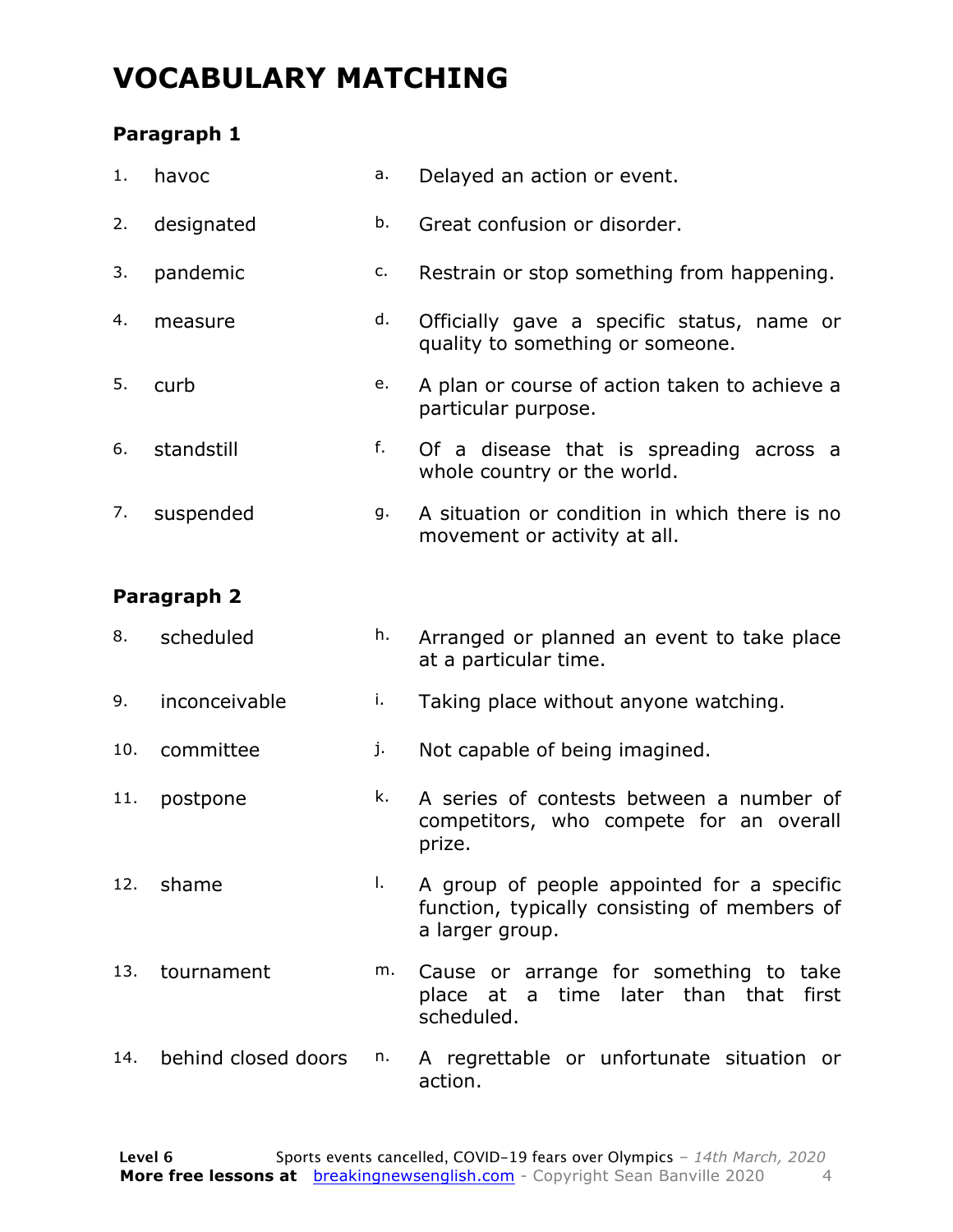### **BEFORE READING / LISTENING**

From https://breakingnewsenglish.com/2003/200314-sports.html

#### **1. TRUE / FALSE:** Read the headline. Guess if a-h below are true (T) or false (F).

- a. The WHO said no one can play the sport of havoc during the pandemic. **T / F**
- b. The WHO earlier designated the pandemic as a coronavirus. **T / F**
- c. The Champions League could be delayed until next summer. **T / F**
- d. The whole of the Formula 1 season has been cancelled. **T / F**
- e. Many people are worried about whether the Olympics will take place. **T / F**
- f. Donald Trump said to hold the Olympics would be a shame. **T / F**
- g. A 15-day sumo tournament in Japan has been cancelled. **T / F**
- h. A high school baseball tournament in Japan has been cancelled. **T / F**

#### **2. SYNONYM MATCH:**

Match the following synonyms. The words in **bold** are from the news article.

- **1. spread**
- **2. designated**
- **3. curb**
- **4. standstill**
- **5. suspended**
- **6. uncertainty**
- **7. scheduled**
- **8. inconceivable**
- **9. shame**
- **10. cancelled**
- a. unthinkable
- b. restrain
- c. postponed
- d. called off
- e. planned
- f. classed
- g. proliferation
- h. pity
- i. stop
- j. doubt

#### **3. PHRASE MATCH:** (Sometimes more than one choice is possible.)

- 1. COVID-19 is playing
- 2. After the WHO designated the coronavirus
- 3. taken measures to curb the
- 4. European football is coming to
- 5. suspended until further
- 6. The biggest concern for sports fans
- 7. continue as
- 8. it was "inconceivable" they would
- 9. Japan should consider
- 10. being held behind
- a. is uncertainty
- b. a standstill
- c. notice
- d. closed doors
- e. as a pandemic
- f. scheduled
- g. postponing the Games
- h. havoc with sports events
- i. be cancelled
- j. spread of the virus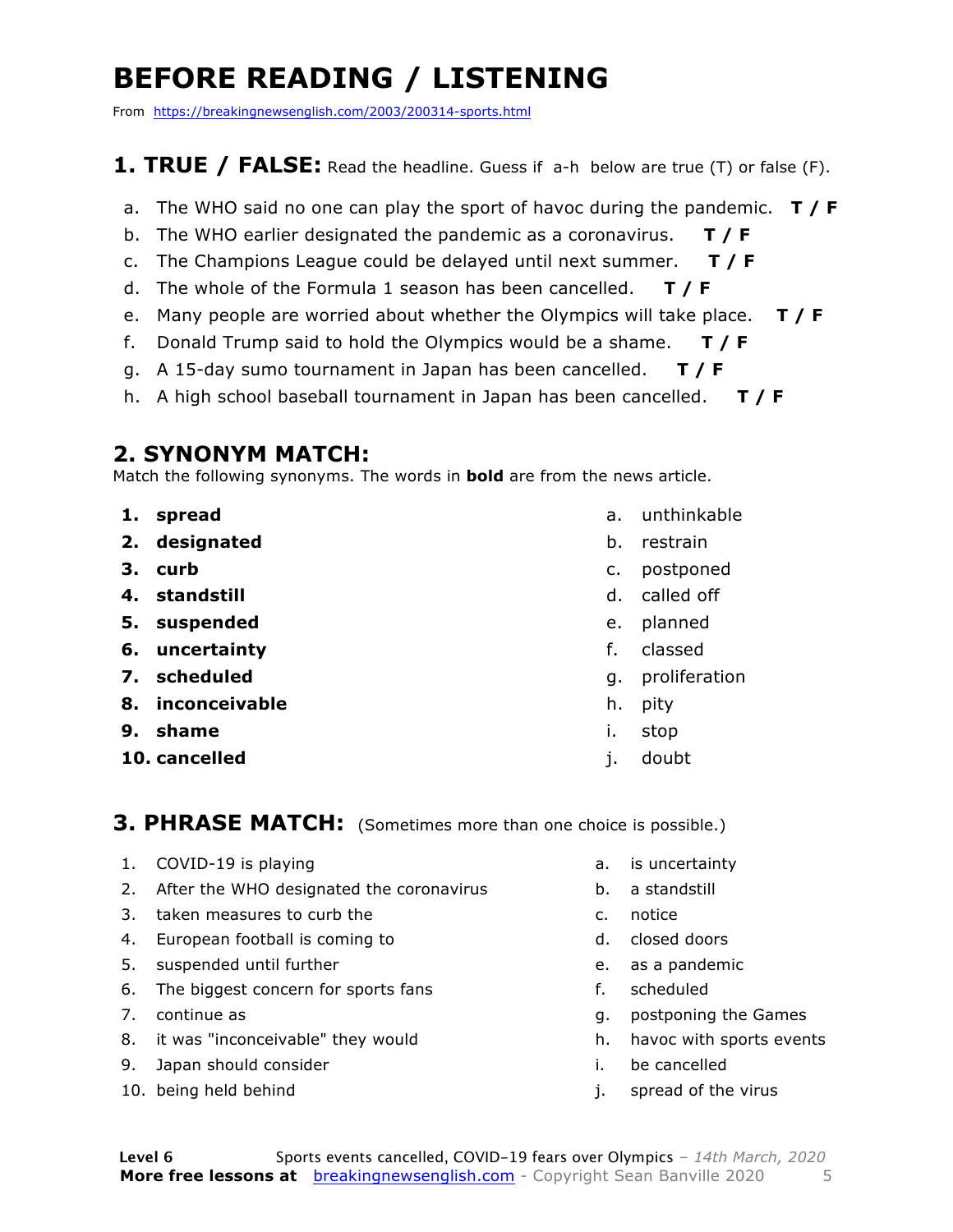### **GAP FILL**

From https://breakingnewsenglish.com/2003/200314-sports.html

The global spread of COVID-19 is playing  $(1)$  with sports events worldwide. After the WHO (2) \_\_\_\_\_\_\_\_\_\_\_\_ the coronavirus as a pandemic, many sports associations have taken measures to (3) \_\_\_\_\_\_\_\_\_\_\_\_\_\_ the spread of the virus. Major sporting events are being suspended on a daily (4) \_\_\_\_\_\_\_\_\_\_\_\_. European football is coming to a standstill as Spain's La Liga, Italy's Serie A and other major leagues have (5) \_\_\_\_\_\_\_\_\_\_\_\_ games for the coming weeks. The Champions League could be suspended until next summer. In other sports, the (6) \_\_\_\_\_\_\_\_\_\_\_\_ grand prix of the Formula 1 (7) \_\_\_\_\_\_\_\_\_\_\_\_ has been cancelled in Australia; and the National Hockey League and National Basketball League have been suspended until further (8) \_\_\_\_\_\_\_\_\_\_\_\_\_\_. *suspended havoc curb season basis notice designated first*

The biggest (9) \_\_\_\_\_\_\_\_\_\_\_\_\_\_ for sports fans is uncertainty over the 2020 Tokyo Olympics. Japan's government has called for preparations to continue as (10) \_\_\_\_\_\_\_\_\_\_\_\_\_. The minister responsible for the Olympics and Paralympics said it was "(11) They would be cancelled. However, a (12) \_\_\_\_\_\_\_\_\_\_\_\_ of the organizing committee said it was "more realistic" to (13) \_\_\_\_\_\_\_\_\_\_\_\_ the Games. U.S. President Donald Trump suggested Japan should consider postponing the Games. He said: "It's a (14) \_\_\_\_\_\_\_\_\_\_\_\_\_ because they built some really beautiful buildings." Sport is already being (15) \_\_\_\_\_\_\_\_\_\_\_\_ in Japan. The nation's 15-day spring sumo tournament is being held behind closed (16) \_\_\_\_\_\_\_\_\_\_\_\_ in Osaka and a national high school baseball tournament has been cancelled. *member shame scheduled doors inconceivable concern hit postpone*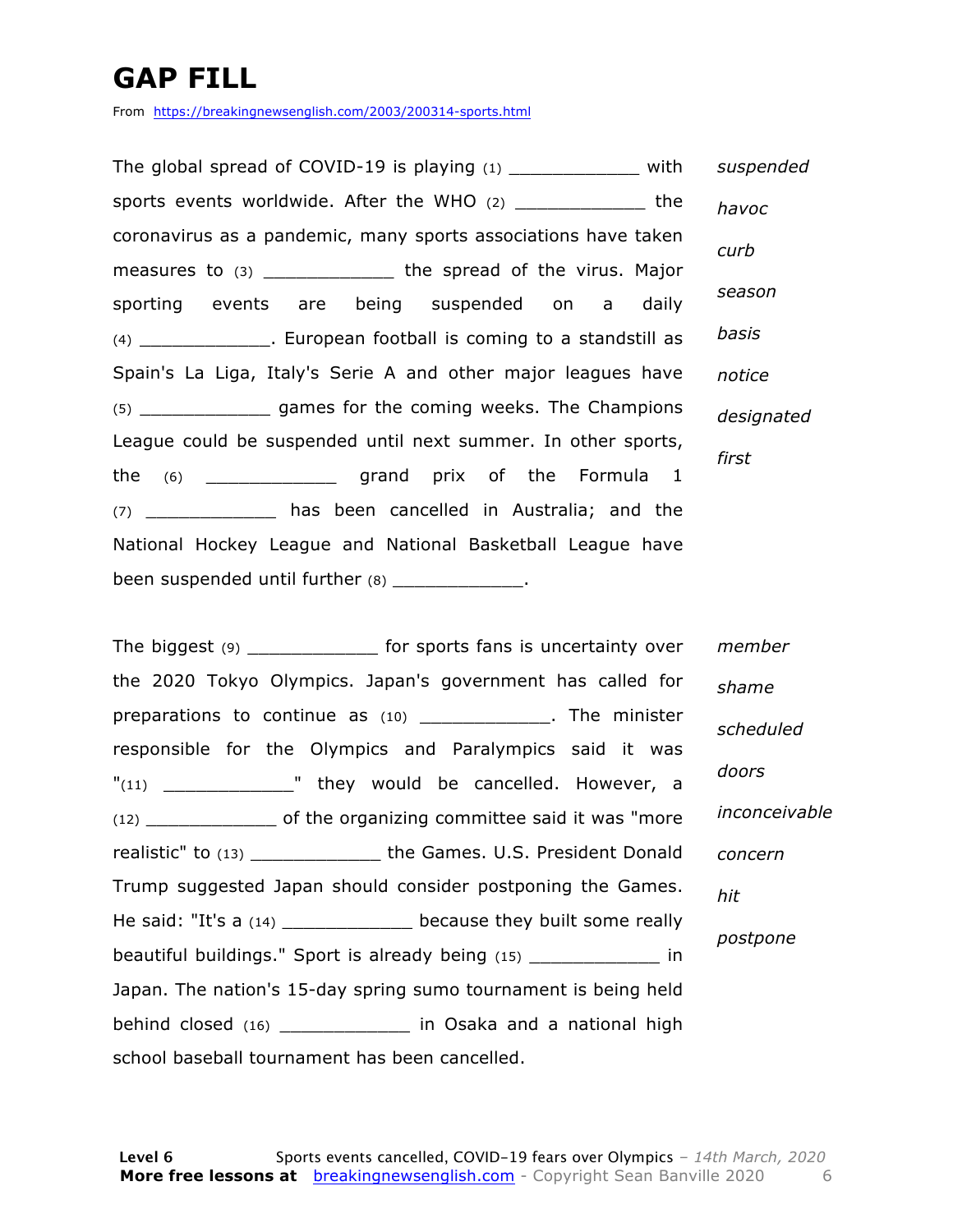#### **LISTENING – Guess the answers. Listen to check.**

From https://breakingnewsenglish.com/2003/200314-sports.html

| 1) The global spread of COVID-19 is playing ______ events                          |
|------------------------------------------------------------------------------------|
| a. havoc with sports                                                               |
| b. pivot with sports                                                               |
| c. relic with sports                                                               |
| d. divot with sports                                                               |
| 2) After the WHO designated the coronavirus _______                                |
| a. was a pandemic                                                                  |
| b. has a pandemic                                                                  |
| c. as a pandemic<br>d. is a pandemic                                               |
|                                                                                    |
| 3) many sports associations have taken measures to _______<br>a. curb the spread   |
| b. kerb the spread                                                                 |
| c. carb the spread                                                                 |
| d. crib the spread                                                                 |
| 4) other major leagues have suspended games for _______                            |
| a. the come in weeks                                                               |
| b. the coming in weeks                                                             |
| c. the come Ming weeks                                                             |
| d. the coming weeks                                                                |
| 5) National Basketball League have been suspended ______                           |
| a. until farther notice<br>b. until future notice                                  |
| c. until father notice                                                             |
| d. until further notice                                                            |
| 6) The biggest concern for sports _______                                          |
| a. fans is uncertainty                                                             |
| b. fans is uncertain                                                               |
| c. fans is not certainly                                                           |
| d. fans is non-certain                                                             |
| 7) Japan's government has called for preparations to ______                        |
| a. continue that's scheduled                                                       |
| b. continue are scheduled                                                          |
| c. continue as scheduled                                                           |
| d. continue has scheduled                                                          |
| 8) a member of the organizing committee said it _______<br>a. was "moor realistic" |
| b. was "mare realistic"                                                            |
| c. was "more realistic"                                                            |
| d. was "much realistic"                                                            |
| 9) Donald Trump suggested Japan should consider _______ Games                      |
| post phoning the<br>а.                                                             |
| b. post pinning the                                                                |
| c. postponing the                                                                  |
| d. postpone in the                                                                 |
| 10) The nation's 15-day spring sumo tournament is being held _____                 |
| a. behind closet doors                                                             |
| b. behind closed windows                                                           |
| c. behind house doors                                                              |

d. behind closed doors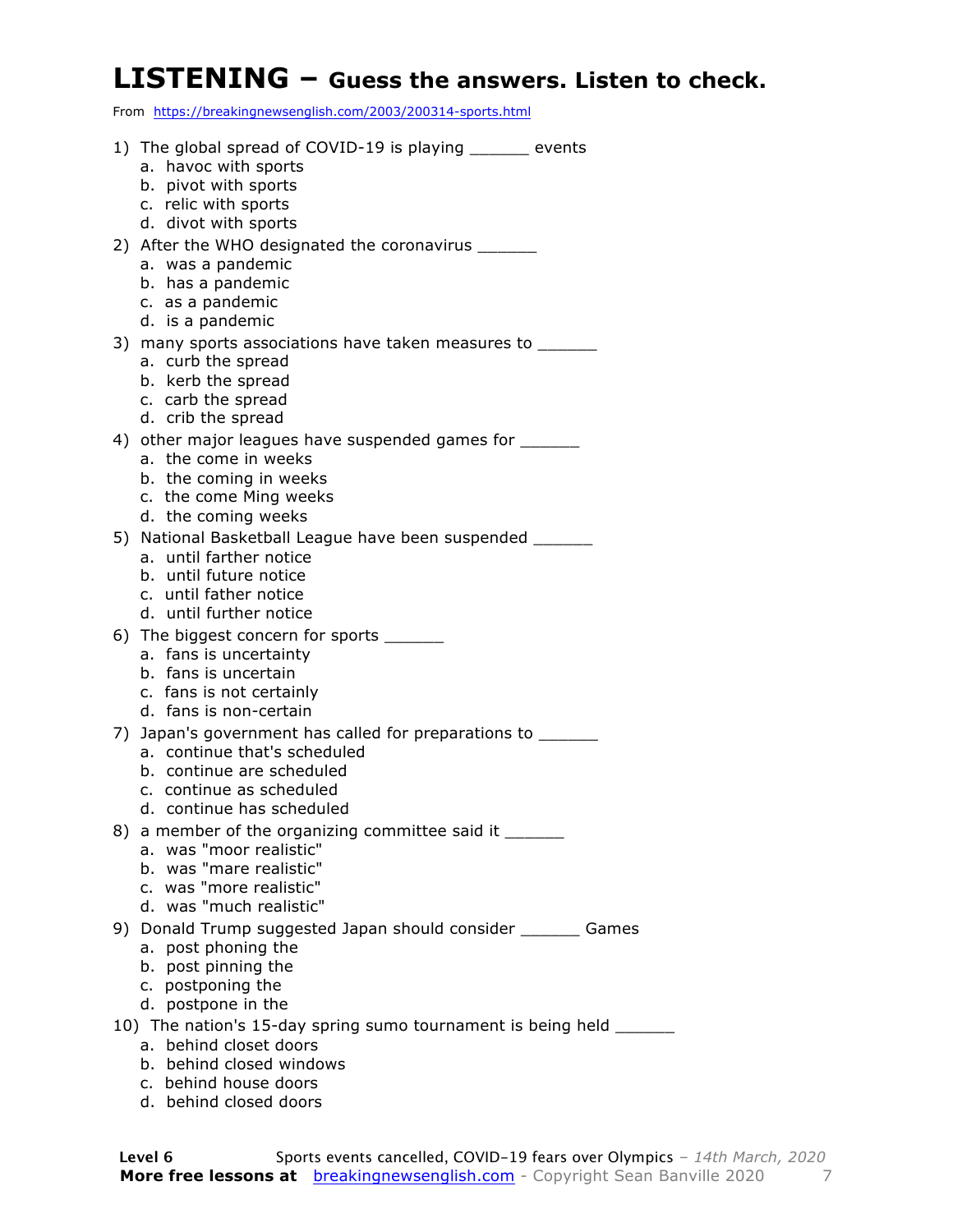#### **LISTENING – Listen and fill in the gaps**

From https://breakingnewsenglish.com/2003/200314-sports.html

The global spread of COVID-19 is (1) \_\_\_\_\_\_\_\_\_\_\_\_\_\_\_\_\_\_\_ sports events worldwide. After the WHO designated the coronavirus (2) \_\_\_\_\_\_\_\_\_\_\_\_\_\_\_\_\_\_\_, many sports associations have taken measures to curb the spread of the virus. Major sporting events are (3) \_\_\_\_\_\_\_\_\_\_\_\_\_\_\_\_\_\_\_ a daily basis. European football is coming to a standstill as Spain's La Liga, Italy's Serie A and other major leagues have suspended games for (4) \_\_\_\_\_\_\_\_\_\_\_\_\_\_\_\_\_\_\_\_\_\_\_. The Champions League could be suspended until next summer. In other sports, the first grand prix of the Formula 1 (5) \_\_\_\_\_\_\_\_\_\_\_\_\_\_\_\_\_\_\_ cancelled in Australia; and the National Hockey League and National Basketball League have been suspended (6) \_\_\_\_\_\_\_\_\_\_\_\_\_\_\_\_\_\_\_\_\_\_\_\_\_\_\_.

The biggest concern for sports fans  $(7)$  \_\_\_\_\_\_\_\_\_\_\_\_\_\_\_\_\_\_\_\_\_\_\_\_\_\_ the 2020 Tokyo Olympics. Japan's government has called for preparations to (8) The minister responsible for the Olympics and Paralympics said (9) \_\_\_\_\_\_\_\_\_\_\_\_\_\_\_\_\_\_\_\_\_\_ they would be cancelled. However, a member of the organizing committee said it was "more realistic" (10) \_\_\_\_\_\_\_\_\_\_\_\_\_\_\_\_\_\_\_ Games. U.S. President Donald Trump suggested Japan should consider postponing the Games. He said: "It's (11) **they built some really beautiful buildings." Sport** is already being hit in Japan. The nation's 15-day spring sumo tournament is being held (12) \_\_\_\_\_\_\_\_\_\_\_\_\_\_\_\_\_\_\_ in Osaka and a national high school baseball tournament has been cancelled.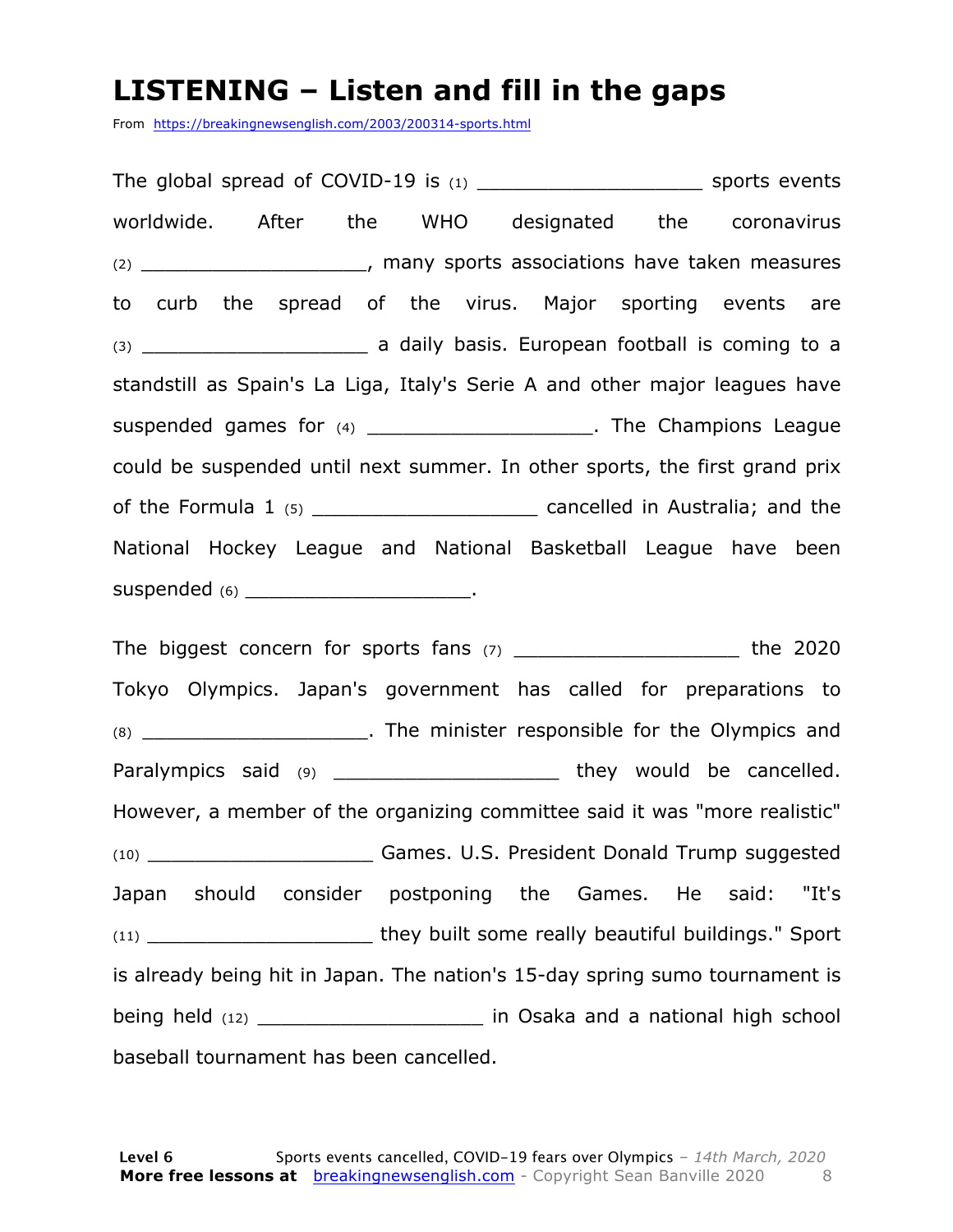### **COMPREHENSION QUESTIONS**

From https://breakingnewsenglish.com/2003/200314-sports.html

- 1. What did the article say COVID-19 was doing to sports worldwide?
- 2. What have sports associations taken to curb the spread of the virus?
- 3. What did the article say European football was coming to?
- 4. What did the article say could be suspended until next summer?
- 5. Until when did the article say the USA's basketball league is suspended?
- 6. What is the biggest concern for sports fans?
- 7. What did the Olympics minister say about cancelling the Games?
- 8. What did Donald Trump say the Japanese have built?
- 9. Where in Osaka is a sumo tournament being held?
- 10. What kind of baseball tournament has been cancelled in Japan?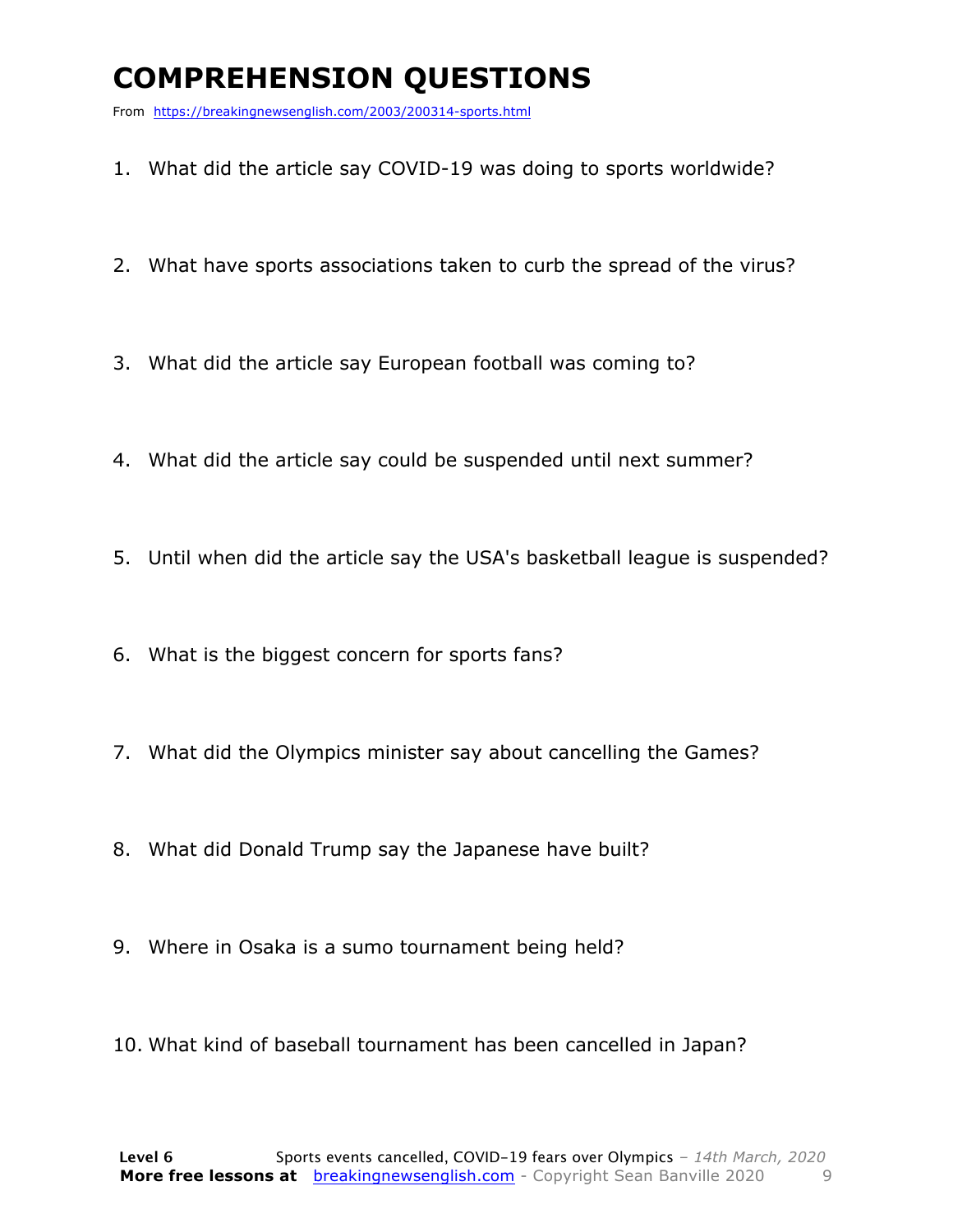## **MULTIPLE CHOICE - QUIZ**

From https://breakingnewsenglish.com/2003/200314-sports.html

- 1) What did the article say COVID-
- 19 was doing to sports worldwide?
- a) jeopardising them
- b) rearranging them
- c) destroying them
- d) playing havoc with them

2) What have sports associations taken to curb the spread of the virus?

- a) face masks
- b) measures
- c) money
- d) advice

3) What did the article say European football was coming to?

- a) a joke
- b) meltdown
- c) a town near you
- d) a standstill

4) What did the article say could be suspended until next summer?

- a) all sport
- b) elections
- c) the Champions League
- d) Euro 2020

5) Until when did the article say the USA's basketball league is suspended?

- a) 2021
- b) lunch time
- c) next Wednesday
- d) until further notice

6) What is the biggest concern for sports fans?

- a) their favourite team
- b) ticket refunds
- c) the Olympics
- d) the health of athletes
- 7) What did the Olympics minister
- say about cancelling the Games?
- a) it was inconceivable
- b) it was unstoppable
- c) it will happen
- d) he would quit if that happened
- 8) What did Donald Trump say the Japanese have built?
- a) trust
- b) isolation centres
- c) beautiful buildings
- d) the best stadium ever
- 9) Where in Osaka is a sumo
- tournament being held?
- a) in the dark
- b) behind closed doors
- c) in a hospital
- d) in the south
- 10) What kind of baseball tournament
- has been cancelled in Japan?
- a) a high school tournament
- b) a professional tournament
- c) a kindergarten tournament
- d) an international tournament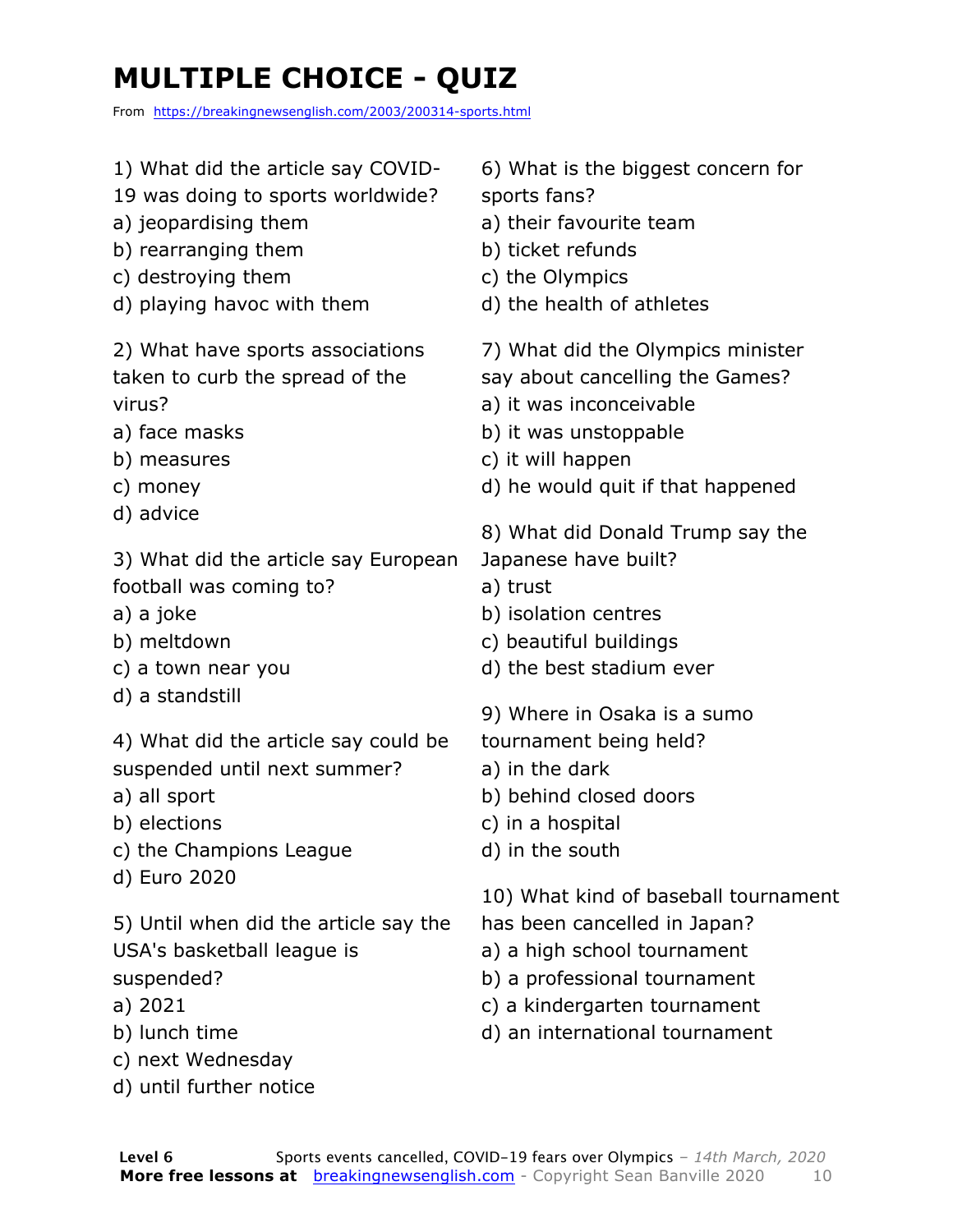## **ROLE PLAY**

From https://breakingnewsenglish.com/2003/200314-sports.html

#### **Role A – Amusement Parks**

You think amusement parks are the most important places to close during the COVID-19 outbreak. Tell the others three reasons why. Tell them why it isn't as important to close their places. Also, tell the others which is the least important of these to close (and why): museums, sports stadia or gyms.

#### **Role B – Museums**

You think museums are the most important places to close during the COVID-19 outbreak. Tell the others three reasons why. Tell them why it isn't as important to close their places. Also, tell the others which is the least important of these to close (and why): amusement parks, sports stadia or gyms.

#### **Role C – Sports Stadia**

You think sports stadia are the most important places to close during the COVID-19 outbreak. Tell the others three reasons why. Tell them why it isn't as important to close their places. Also, tell the others which is the least important of these to close (and why): museums, amusement parks or gyms.

#### **Role D – Gyms**

You think gyms are the most important places to close during the COVID-19 outbreak. Tell the others three reasons why. Tell them why it isn't as important to close their places. Also, tell the others which is the least important of these to close (and why): museums, sports stadia or amusement parks.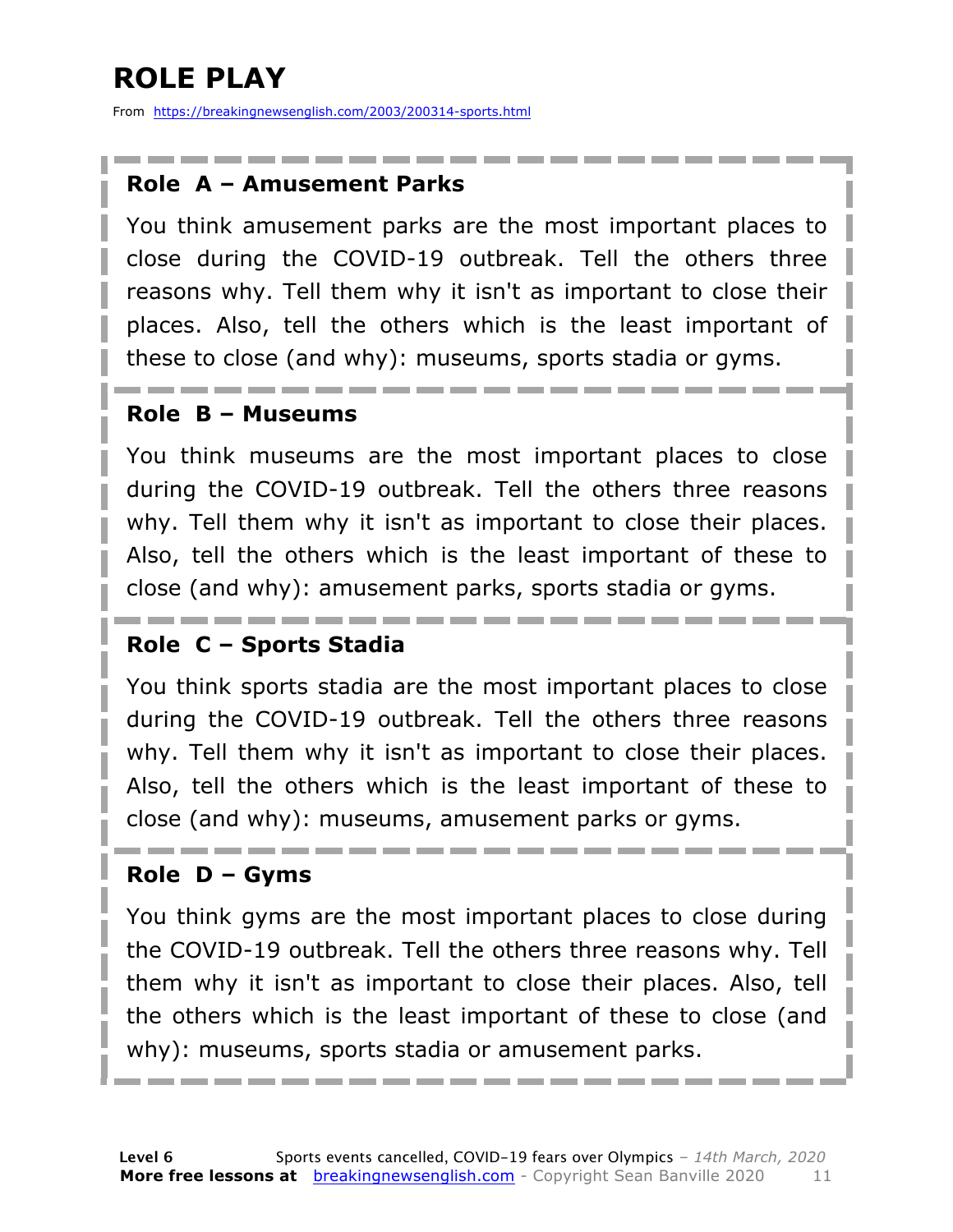## **AFTER READING / LISTENING**

From https://breakingnewsenglish.com/2003/200314-sports.html

**1. WORD SEARCH:** Look in your dictionary / computer to find collocates, other meanings, information, synonyms … for the words 'sports' and 'events'.

| sports | events |
|--------|--------|
|        |        |
|        |        |
|        |        |

- Share your findings with your partners.
- Make questions using the words you found.
- Ask your partner / group your questions.

**2. ARTICLE QUESTIONS:** Look back at the article and write down some questions you would like to ask the class about the text.

- Share your questions with other classmates / groups.
- Ask your partner / group your questions.

**3. GAP FILL:** In pairs / groups, compare your answers to this exercise. Check your answers. Talk about the words from the activity. Were they new, interesting, worth learning…?

**4. VOCABULARY:** Circle any words you do not understand. In groups, pool unknown words and use dictionaries to find their meanings.

**5. TEST EACH OTHER:** Look at the words below. With your partner, try to recall how they were used in the text:

| $\cdot$ spread        | $\cdot$ concern    |
|-----------------------|--------------------|
| measures<br>$\bullet$ | • continue         |
| basis<br>$\bullet$    | • member           |
| • coming              | $\cdot$ shame      |
| • first               | $\bullet$ hit      |
| notice<br>$\bullet$   | doors<br>$\bullet$ |
|                       |                    |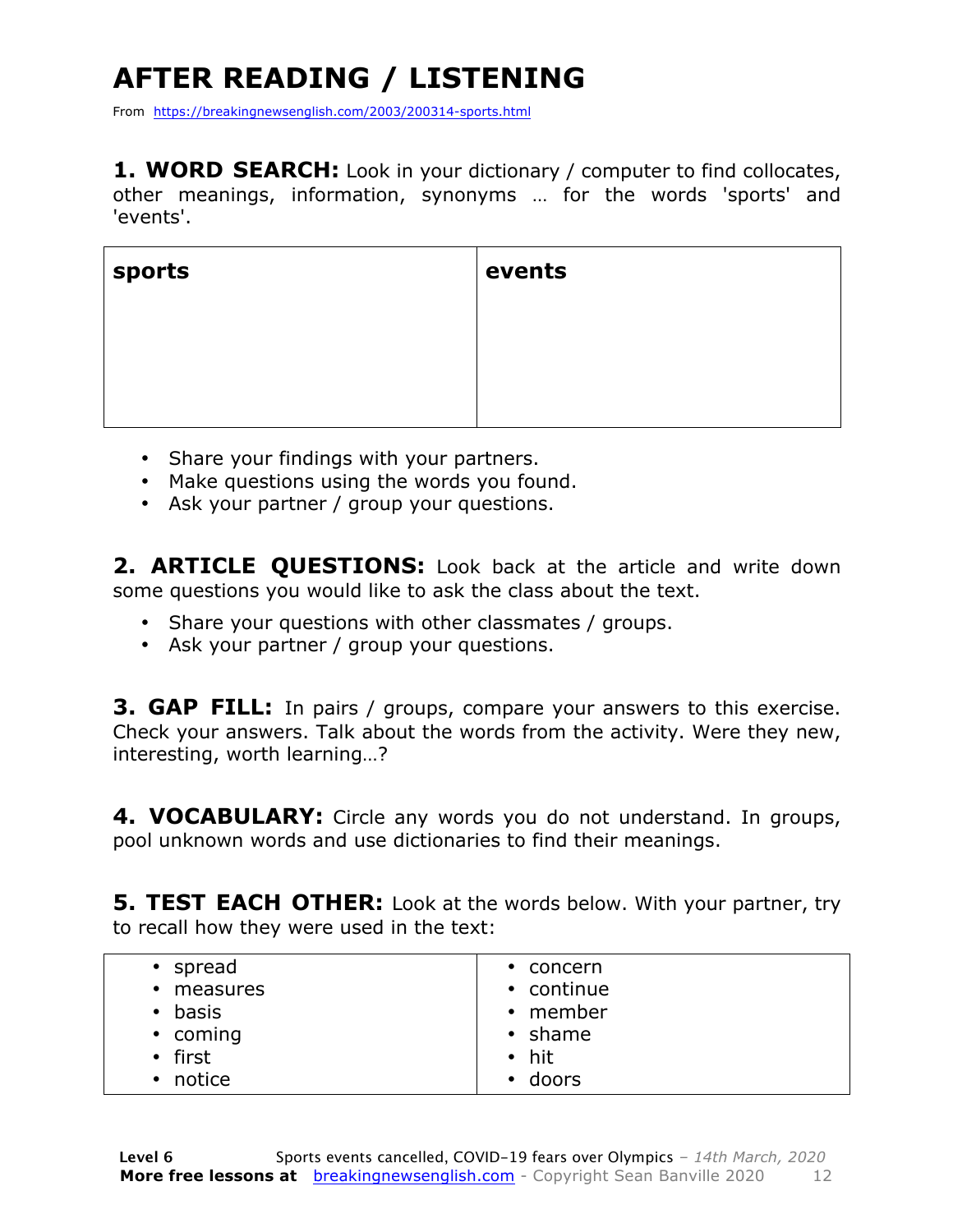### **SPORTS SURVEY**

From https://breakingnewsenglish.com/2003/200314-sports.html

Write five GOOD questions about sports in the table. Do this in pairs. Each student must write the questions on his / her own paper.

When you have finished, interview other students. Write down their answers.

|      | STUDENT 1 | STUDENT 2 | STUDENT 3 |
|------|-----------|-----------|-----------|
| Q.1. |           |           |           |
| Q.2. |           |           |           |
| Q.3. |           |           |           |
| Q.4. |           |           |           |
| Q.5. |           |           |           |

- Now return to your original partner and share and talk about what you found out. Change partners often.
- Make mini-presentations to other groups on your findings.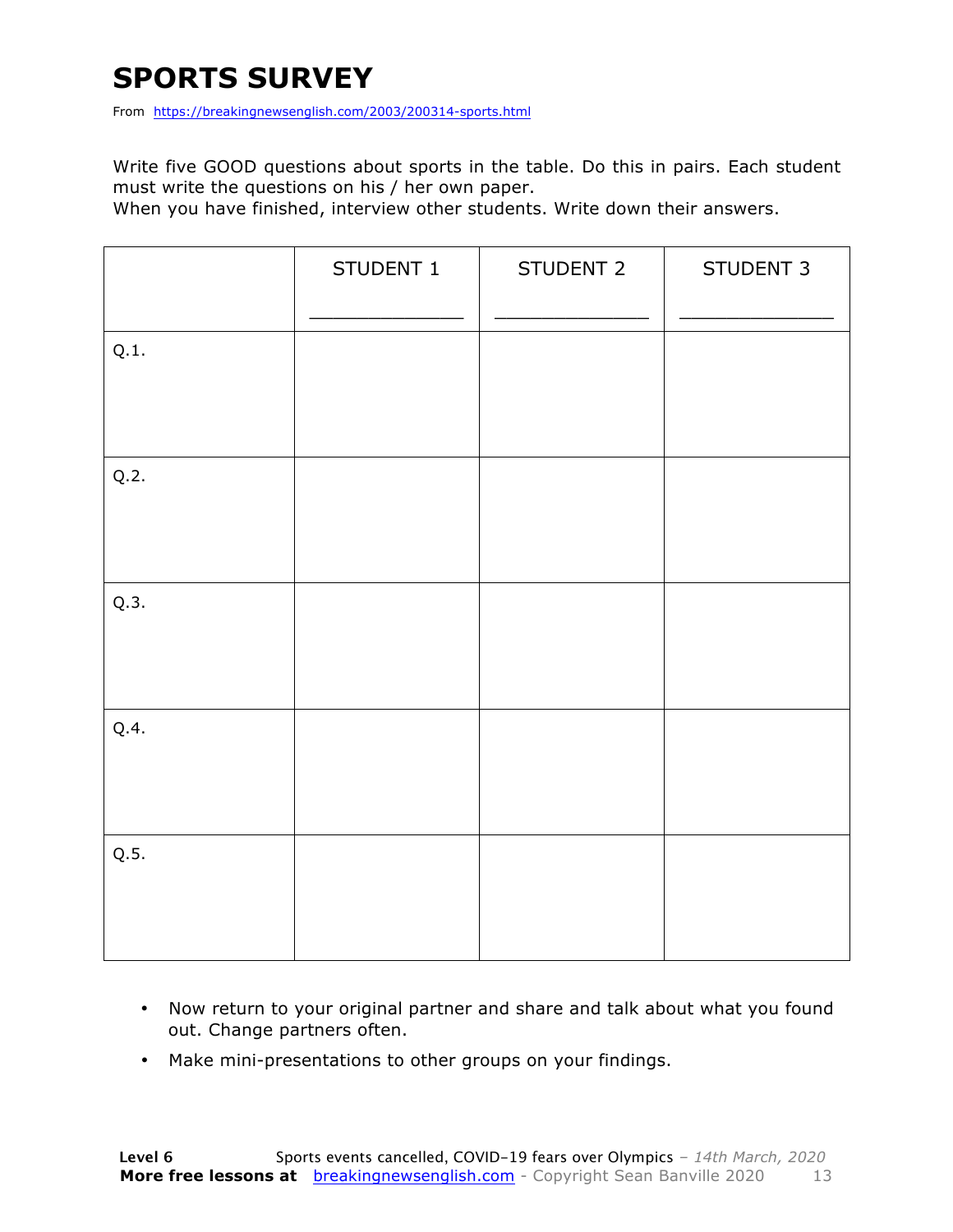### **SPORTS DISCUSSION**

STUDENT A's QUESTIONS (Do not show these to student B)

- 1. What did you think when you read the headline?
- 2. What images are in your mind when you hear the word 'sport'?
- 3. What is your favourite sport?
- 4. What events have been cancelled in your country?
- 5. What events should be cancelled in your country?
- 6. Are you surprised that many sports events are still going ahead?
- 7. Do you agree with suspending sports leagues?
- 8. How long do you think sports leagues should be suspended for?
- 9. How has COVID-19 affected your life?
- 10. What advice do you have for sports fans?

*Sports events cancelled, COVID-19 fears over Olympics – 14th March, 2020* Thousands more free lessons at breakingnewsenglish.com

-----------------------------------------------------------------------------

#### **SPORTS DISCUSSION**

STUDENT B's QUESTIONS (Do not show these to student A)

- 11. Did you like reading this article? Why/not?
- 12. What do you think of when you hear the word 'event'?
- 13. What do you think about what you read?
- 14. How worried are you about the Olympics being cancelled?
- 15. How bad would it be if the Olympics were cancelled?
- 16. Would it be OK for the Olympics to take place without spectators?
- 17. How would athletes feel about the Olympics being postponed?
- 18. Should sports events take place behind closed doors?
- 19. How are authorities dealing with COVID-19?
- 20. What questions would you like to ask COVID-19 experts?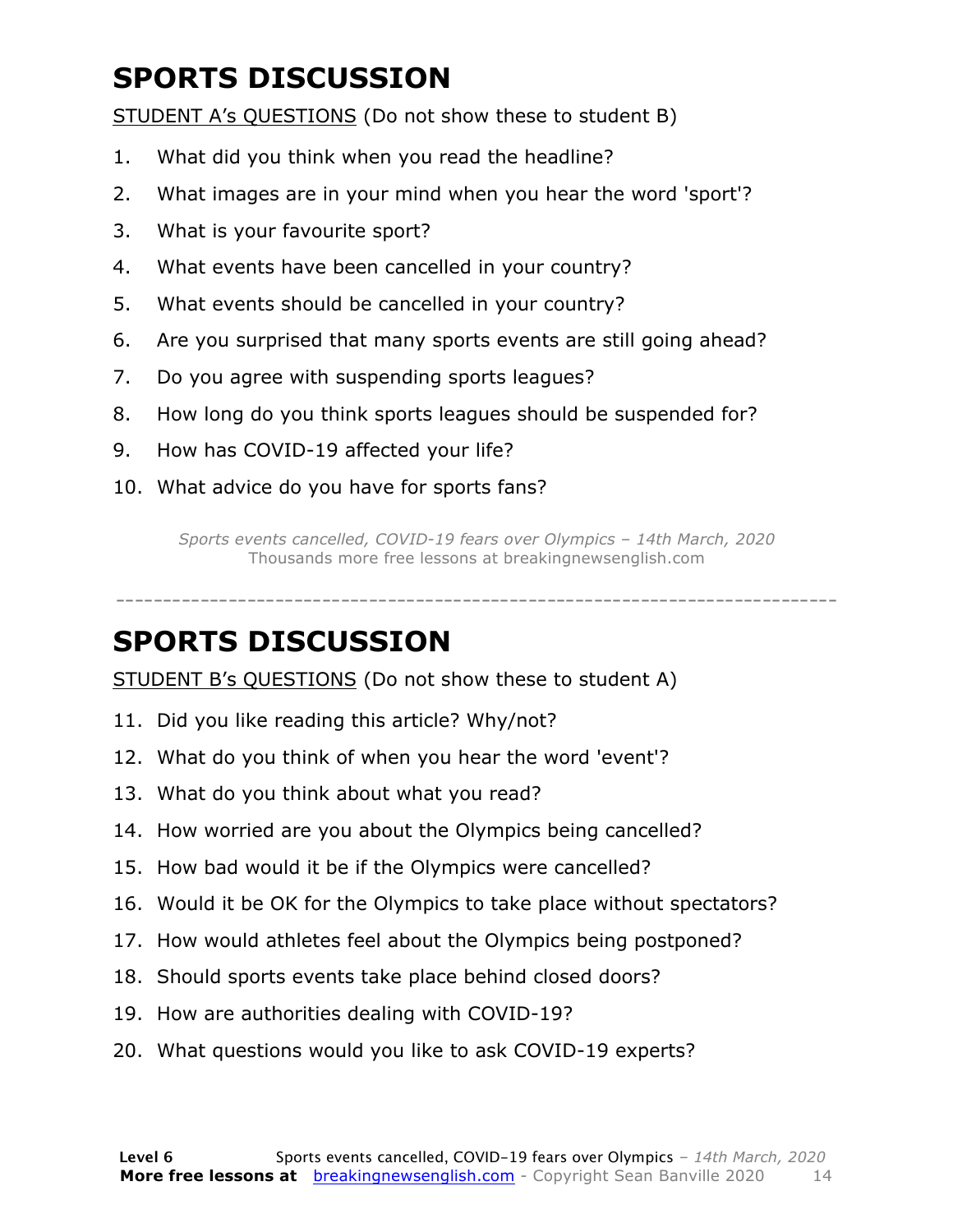### **DISCUSSION (Write your own questions)**

STUDENT A's QUESTIONS (Do not show these to student B)

| 1. |                                                                                                                          |
|----|--------------------------------------------------------------------------------------------------------------------------|
| 2. |                                                                                                                          |
|    | <u> 1989 - Johann John Stone, mars et al. (b. 1989)</u>                                                                  |
| 3. | <u> 1980 - Johann John Stone, mensk politik (d. 1980)</u>                                                                |
|    |                                                                                                                          |
| 4. |                                                                                                                          |
| 5. | <u> 1980 - Johann John Stone, markin fan it fjort fan it fjort fan it fjort fan it fjort fan it fjort fan it fjort f</u> |
|    |                                                                                                                          |
| 6. | <u> 1989 - Johann Barbara, martxa alemani</u> ar arte                                                                    |
|    | $Convriath \odot hraskinanawsanalich com 2020$                                                                           |

Copyright © breakingnewsenglish.com 2020

### **DISCUSSION (Write your own questions)**

STUDENT B's QUESTIONS (Do not show these to student A)

| 1. |                                                                                                                         |  |
|----|-------------------------------------------------------------------------------------------------------------------------|--|
|    |                                                                                                                         |  |
| 2. | <u> 1980 - Antonio Alemania, prima prestava postala de la provincia de la provincia de la provincia de la provincia</u> |  |
| 3. | <u> 1980 - Andrea Andrew Maria (h. 1980).</u>                                                                           |  |
|    |                                                                                                                         |  |
| 4. | <u> 1980 - Jan Barbara Barat, martin da basar da basar da basar da basar da basar da basar da basar da basar da b</u>   |  |
| 5. | <u> 1986 - Johann Stoff, deutscher Stoff und der Stoff und der Stoff und der Stoff und der Stoff und der Stoff und</u>  |  |
|    |                                                                                                                         |  |
| 6. |                                                                                                                         |  |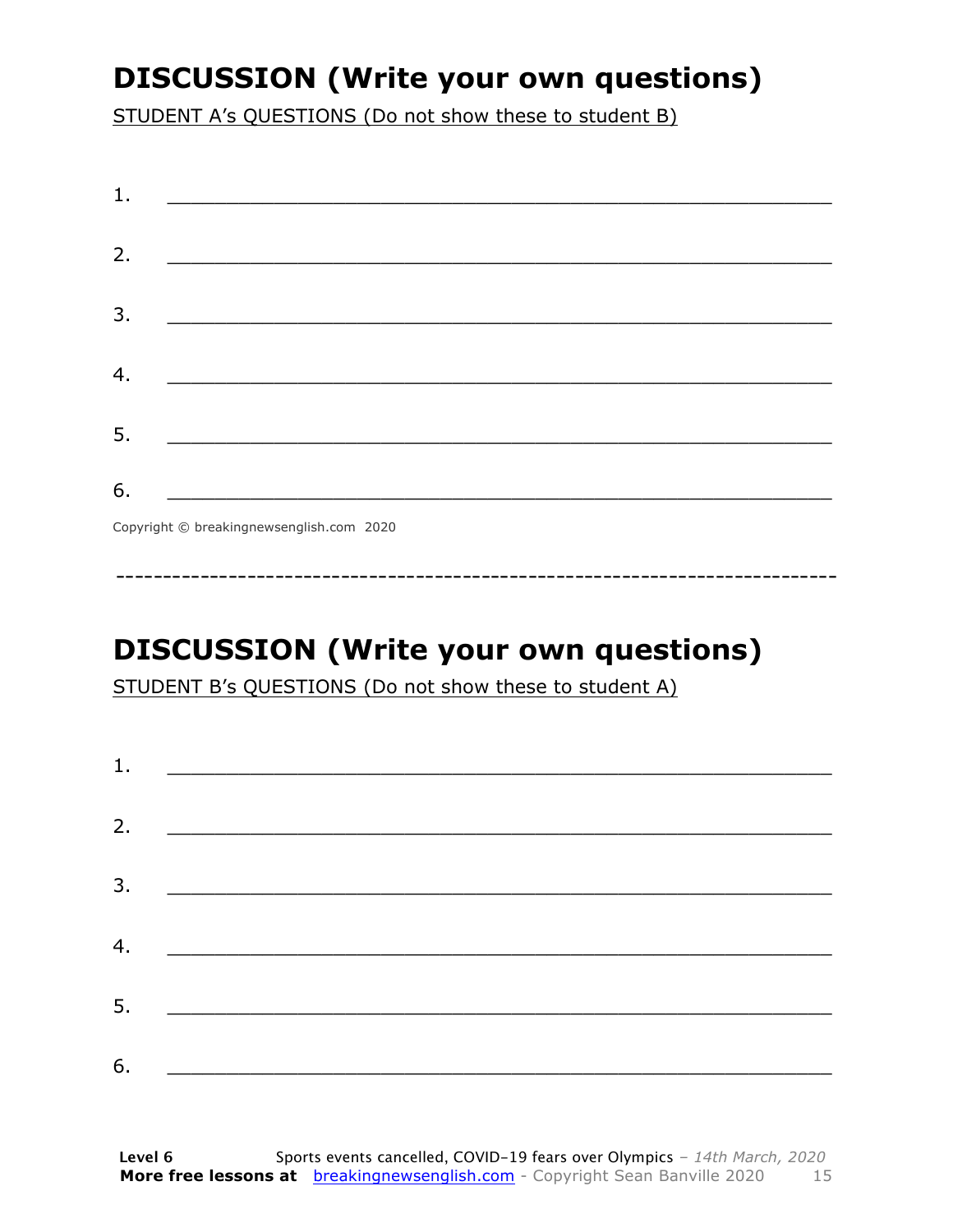### **LANGUAGE - CLOZE**

From https://breakingnewsenglish.com/2003/200314-sports.html

The global spread of COVID-19 is  $(1)$  havoc with sports events worldwide. After the WHO (2) \_\_\_\_\_ the coronavirus as a pandemic, many sports associations have taken measures to (3) \_\_\_\_\_ the spread of the virus. Major sporting events are being suspended on a daily basis. European football is coming to a  $(4)$  as Spain's La Liga, Italy's Serie A and other major leagues have suspended games for the coming weeks. The Champions League could (5) \_\_\_\_ suspended until next summer. In other sports, the first grand prix of the Formula 1 season has been cancelled in Australia; and the National Hockey League and National Basketball League have been suspended until further  $(6)$  \_\_\_\_.

The biggest concern for sports fans is (7) \_\_\_\_ over the 2020 Tokyo Olympics. Japan's government has called for preparations to continue (8) \_\_\_\_ scheduled. The minister responsible for the Olympics and Paralympics said it was "inconceivable" they would be cancelled. However, a member of the organizing committee said it was "more  $(9)$  \_\_\_\_" to postpone the Games. U.S. President Donald Trump suggested Japan should consider postponing the Games. He said: "It's a (10) because they built some really beautiful buildings." Sport is already being hit (11) \_\_\_\_ Japan. The nation's 15-day spring sumo tournament is being held behind closed (12) \_\_\_\_ in Osaka and a national high school baseball tournament has been cancelled.

#### **Put the correct words from the table below in the above article.**

| 1.  | (a) | having    | (b) | playing    | (c) | doing       | (d) | tackling    |
|-----|-----|-----------|-----|------------|-----|-------------|-----|-------------|
| 2.  | (a) | deigned   | (b) | designated | (c) | designed    | (d) | digested    |
| 3.  | (a) | carb      | (b) | kerb       | (c) | crib        | (d) | curb        |
| 4.  | (a) | standing  | (b) | standstill | (c) | standard    | (d) | stand       |
| 5.  | (a) | have      | (b) | be         | (c) | do          | (d) | play        |
| 6.  | (a) | sight     | (b) | awareness  | (c) | notice      | (d) | recognition |
| 7.  | (a) | certainty | (b) | uncertain  | (c) | uncertainty | (d) | curtains    |
| 8.  | (a) | was       | (b) | has        | (c) | as          | (d) | be          |
| 9.  | (a) | realism   | (b) | really     | (c) | reality     | (d) | realistic   |
| 10. | (a) | shame     | (b) | sham       | (c) | shimmy      | (d) | shun        |
| 11. | (a) | in        | (b) | at         | (c) | on          | (d) | as          |
| 12. | (a) | windows   | (b) | roofs      | (c) | doors       | (d) | houses      |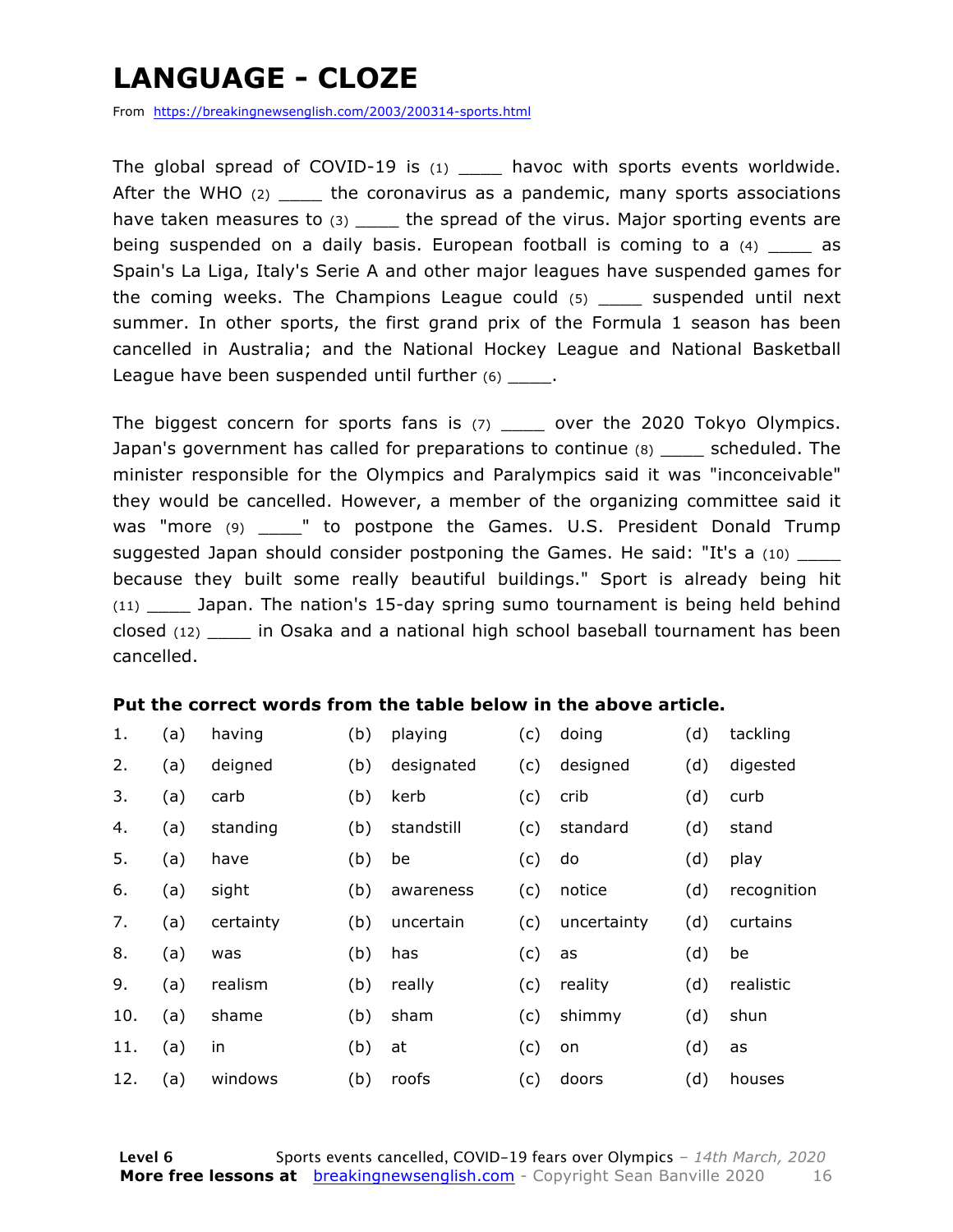### **SPELLING**

From https://breakingnewsenglish.com/2003/200314-sports.html

#### **Paragraph 1**

- 1. playing oahcy with sports events
- 2. eatngsdeid the coronavirus as a pandemic
- 3. ucrb the spread of the virus
- 4. on a daily ssiba
- 5. other major lgsuaee
- 6. sndpsueed until further notice

#### **Paragraph 2**

- 7. nraeuttincy over the 2020 Tokyo Olympics
- 8. continue as uehscdeld
- 9. it was boavinielcnec they would be cancelled
- 10. more *islrtaeic* to postpone the Games
- 11. Trump dutgesges Japan should consider
- 12. high school baseball nrutoetanm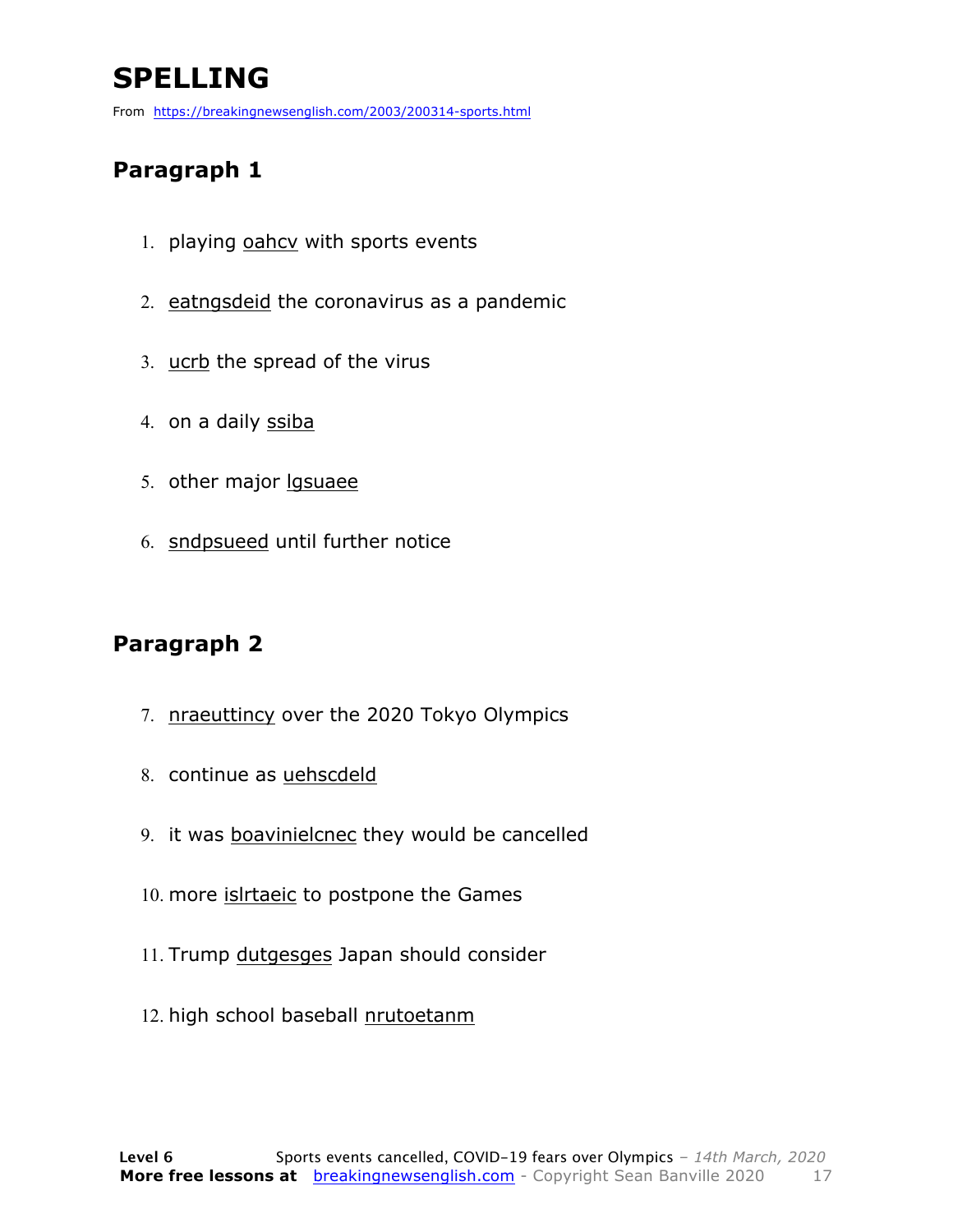### **PUT THE TEXT BACK TOGETHER**

From https://breakingnewsenglish.com/2003/200314-sports.html

#### **Number these lines in the correct order.**

- ( ) held behind closed doors in Osaka and a national high school baseball tournament has been cancelled.
- ( ) a pandemic, many sports associations have taken measures to curb the spread of the
- ( ) and National Basketball League have been suspended until further notice.
- ( ) coming to a standstill as Spain's La Liga, Italy's Serie A and other major leagues have suspended games for the coming
- ( ) grand prix of the Formula 1 season has been cancelled in Australia; and the National Hockey League
- ( ) called for preparations to continue as scheduled. The minister responsible for the Olympics and Paralympics said it was
- ( *1* ) The global spread of COVID-19 is playing havoc with sports events worldwide. After the WHO designated the coronavirus as
- ( ) "inconceivable" they would be cancelled. However, a member of the organizing committee said it was "more
- ( ) weeks. The Champions League could be suspended until next summer. In other sports, the first
- ( ) realistic" to postpone the Games. U.S. President Donald Trump suggested Japan should consider
- ( ) postponing the Games. He said: "It's a shame because they built some really beautiful
- ( ) buildings." Sport is already being hit in Japan. The nation's 15-day spring sumo tournament is being
- ( ) The biggest concern for sports fans is uncertainty over the 2020 Tokyo Olympics. Japan's government has
- ( ) virus. Major sporting events are being suspended on a daily basis. European football is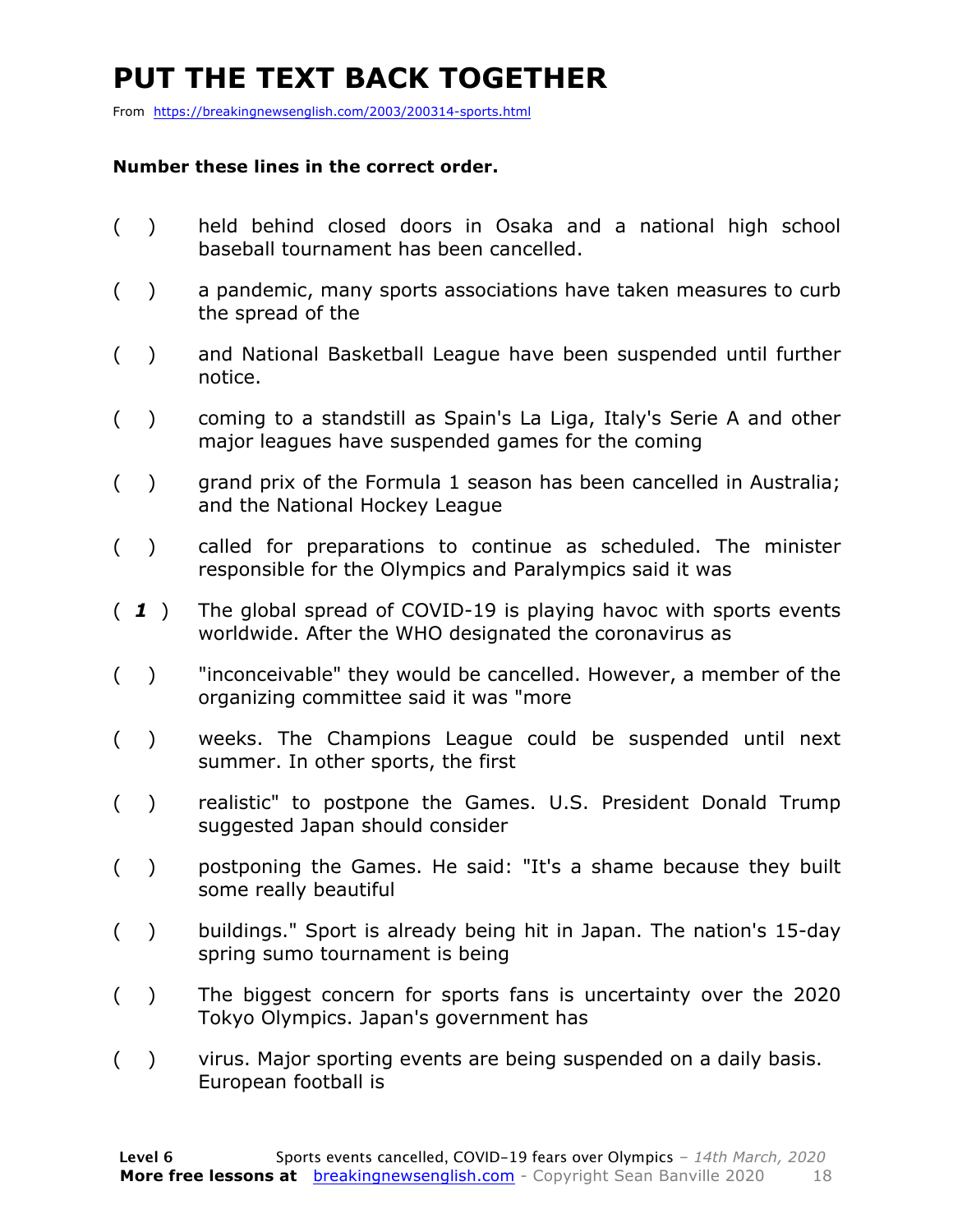#### **PUT THE WORDS IN THE RIGHT ORDER**

From https://breakingnewsenglish.com/2003/200314-sports.html

1. with COVID-19 playing sports events worldwide . is havoc

2. designated The the coronavirus as WHO a pandemic .

3. have spread . the measures taken curb Associations to

4. are basis . daily suspended Events being a on

5. have games weeks . suspended Leagues the coming for

6. for sports The uncertainty . concern fans biggest is

7. continue . called preparations Japan's government has to for

8. the Olympics It inconceivable be was cancelled . would

9. postponing suggested Games . Trump should Japan the consider

10. tournament being doors . A closed behind held is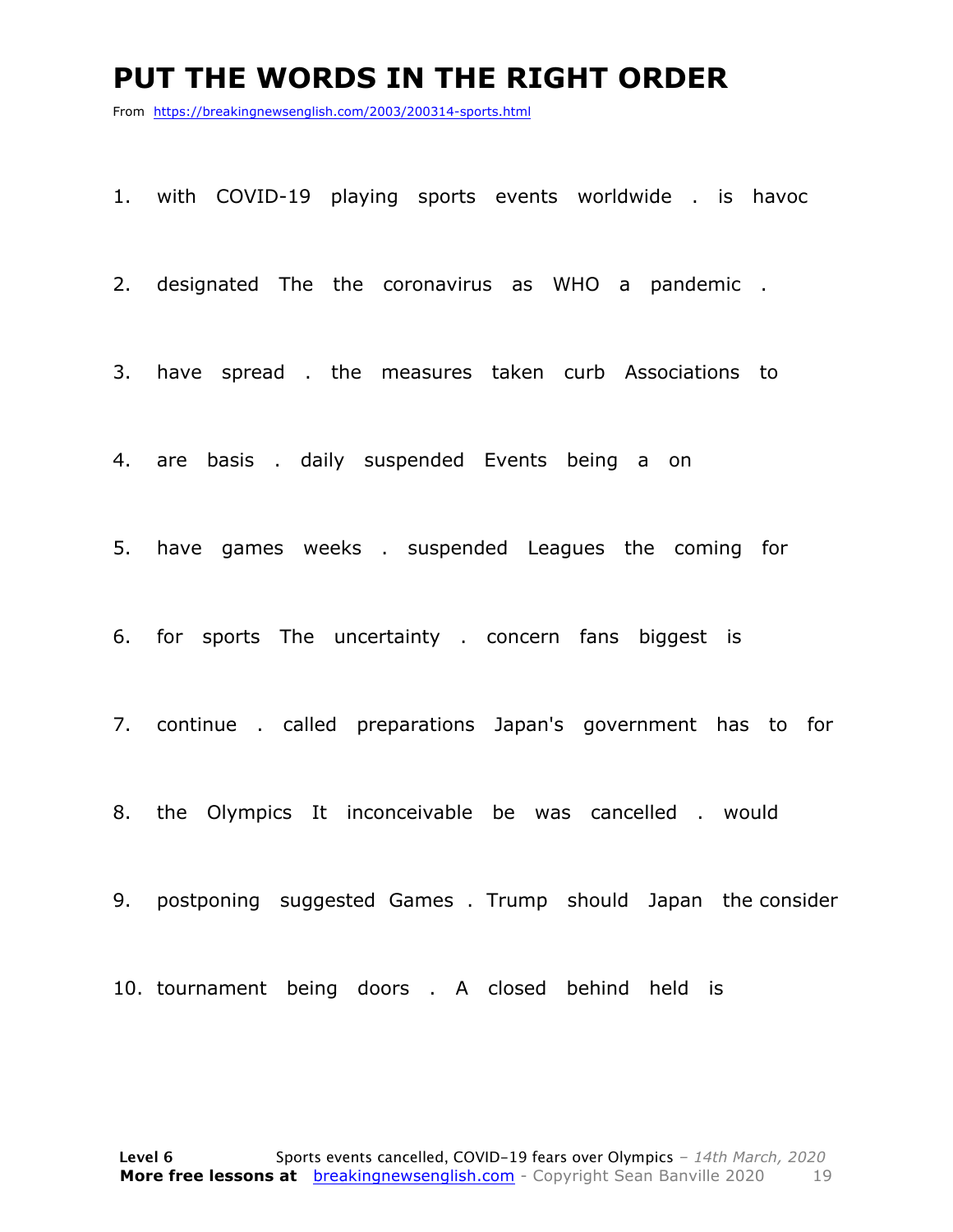### **CIRCLE THE CORRECT WORD (20 PAIRS)**

From https://breakingnewsenglish.com/2003/200314-sports.html

The *global / globally* spread of COVID-19 is playing havoc with sports events worldwide. After the WHO designated the coronavirus *was / as* a pandemic, many sports associations have taken *measure / measures* to curb the spread of the virus. Major sporting events are *being / been* suspended on a daily basis. European football is coming to a *still / standstill* as Spain's La Liga, Italy's Serie A and *another / other* major leagues have suspended games for the coming weeks. The Champions League could *have / be* suspended until next summer. In other sports, the *first / fast* grand prix of the Formula 1 season has been *cancelled / cancel* in Australia; and the National Hockey League and National Basketball League have been suspended until *further / farther* notice.

The biggest *concerned / concern* for sports fans is uncertainty over the 2020 Tokyo Olympics. Japan's government has called for *reparations / preparations* to continue as scheduled. The *ministerial / minister* responsible for the Olympics and Paralympics said it was "inconceivable" they would be *cancel / cancelled*. However, a member of the organizing committee said it was "more realistic" to *postpone / postponement* the Games. U.S. President Donald Trump suggested Japan should *considerable / consider* postponing the Games. He said: "It's a *shame / sham* because they built some really beautiful buildings." Sport is already *being / been* hit in Japan. The nation's 15-day spring sumo tournament is being *held / holding* behind closed doors in Osaka and a national high school baseball tournament *was / has* been cancelled.

#### **Talk about the connection between each pair of words in italics, and why the correct word is correct.**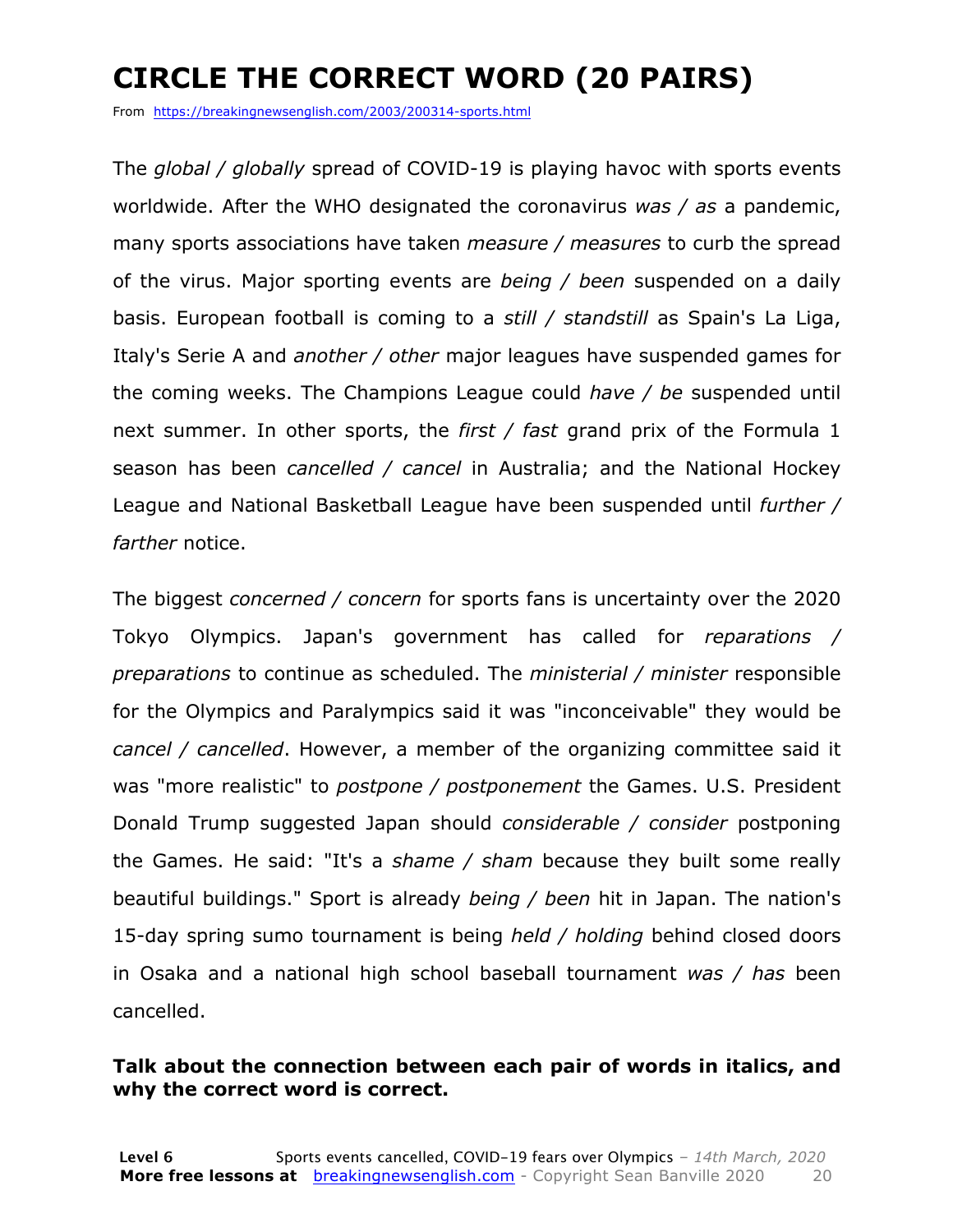### **INSERT THE VOWELS (a, e, i, o, u)**

From https://breakingnewsenglish.com/2003/200314-sports.html

T h\_ g l\_b\_l s p r\_ **\_** d \_f C O V I D - 1 9 \_s p l\_y\_n g h\_v\_c w\_t h s p\_r t s \_v\_n t s w\_r l d w\_d\_. A f t\_r t  $h$  W H O  $d$  s g n t d t h c r n v r s s p n d\_m\_c , m\_n y s p\_r t s \_s s\_c\_ **\_** t \_ **\_** n s h\_v\_ t\_k\_n m \_ **\_** s\_r\_s t\_ c\_r b t h\_ s p r\_ **\_** d \_f t h\_ v\_r\_s . M\_j\_r s p\_r t\_n g \_v\_n t s \_r\_ b\_ **\_** n g s \_s p\_n d\_d \_n \_ d\_ **\_** l y b\_s\_s . E\_r\_p\_ **\_** n f\_ **\_** t b\_l l \_s c\_m\_n g t\_ \_ s t\_n d s t\_l l \_s S p\_ **\_** n ' s L\_ L\_g\_, I t\_l y ' s S\_r\_ **\_** A \_n d \_t h\_r m\_j\_r l\_ **\_** g \_ **\_** s h\_v\_ s\_s p\_n d\_d g\_m\_s f\_r t h\_ c\_m\_n g w\_ **\_** k s . T h\_ C h\_m p \_ **\_** n s L\_ **\_** g \_ **\_** c \_ **\_** l d b\_ s\_s p\_n d\_d \_n t\_l n\_x t s\_m m\_r . I n \_t h\_r s p\_r t s , t h\_ f\_r s t g r\_n d p r\_x \_f t h\_ F\_r m\_l\_ 1 s\_ **\_** s\_n h\_s b\_ **\_** n c\_n c\_l l\_d \_n A\_s t r\_l\_ **\_** ; \_n d t h\_ N\_t\_ **\_** n\_l H \_c k\_y L\_ **\_**  g \_ **\_** \_n d N\_t\_ **\_** n\_l B\_s k\_t b\_l l L\_ **\_** g \_ **\_** h\_v\_ b\_ **\_** n  $s$ <sub>\_</sub>s  $p$ <sub>\_</sub>n d\_d \_n t\_l f\_r t h\_r n\_t\_c\_.

T h\_ b\_g g\_s t c\_n c\_r n f\_r s p\_r t s f\_n s \_s \_n c\_r t\_\_ n t y \_v\_r t h\_ 2 0 2 0 T\_k y\_ O l y m p\_c s . J\_p\_n ' s g\_v\_r n m\_n t h\_s c\_l l\_d f\_r p r\_p\_r\_t\_ **\_** n s t\_ c\_n t\_n\_ **\_** \_s s c h\_d\_l\_d . T h\_ m\_n\_s t\_r r\_s p\_n s\_b l\_ f\_r t h\_ O l y m p\_c s \_n d P\_r\_l y m p\_c s s \_ **\_** d \_t w\_s "\_n c\_n c\_ **\_** v\_b l\_" t h\_y w\_ **\_** l d b\_ c\_n c\_l l\_d . H\_w\_v\_r , \_ m\_m b\_r \_f t h\_ \_r g\_n\_z\_n g c\_m m\_t t\_ **\_** s \_ **\_** d \_t w\_s " m\_r\_ r\_ **\_** l\_s t\_c " t\_ p\_s t p\_n\_ t h\_ G\_m\_s . U . S . P r\_s\_d\_n t D\_n\_l d T r\_m p s\_g g\_s t\_d J\_p\_n s h\_ **\_** l d c\_n s\_d\_r p\_s t p\_n\_n g t h\_ G\_m\_s . H\_ s\_ **\_** d : " I t ' s \_ s h\_m\_ b\_c\_ **\_** s\_ t h\_y b\_ **\_** l t s\_m\_ r\_ **\_** l l y b\_ **\_ \_** t\_f\_l b\_ **\_** l d\_n g s . " S p\_r t \_s \_l r\_ **\_** d y b\_ **\_** n g h\_t \_n J\_p\_n . T h\_ n\_t\_ **\_** n ' s 1 5 - d\_y s p r\_n g s\_m\_ t\_ **\_**  r n\_m\_n t \_s b\_ **\_** n g h\_ l d b\_h\_n d c l\_s\_d d\_ **\_** r s \_n O s\_k\_ \_n d \_ n\_t\_ **\_** n\_l h\_g h s c h\_ **\_** l b\_s\_b\_l l t \_ **\_** r n\_m\_n t h\_s b\_ **\_** n c\_n c\_l l\_d .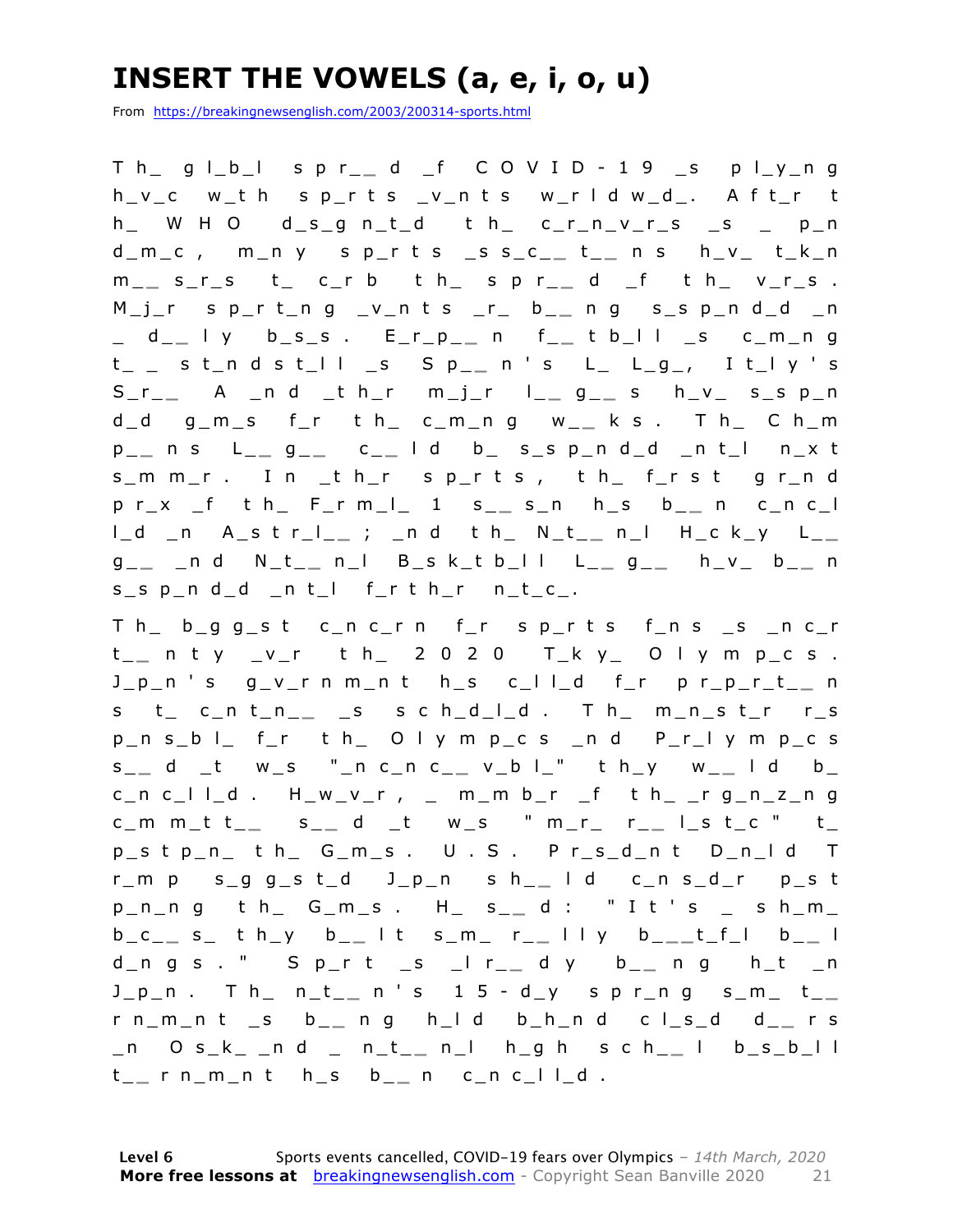#### **PUNCTUATE THE TEXT AND ADD CAPITALS**

From https://breakingnewsenglish.com/2003/200314-sports.html

the global spread of covid19 is playing havoc with sports events worldwide after the who designated the coronavirus as a pandemic many sports associations have taken measures to curb the spread of the virus major sporting events are being suspended on a daily basis european football is coming to a standstill as spains la liga italys serie a and other major leagues have suspended games for the coming weeks the champions league could be suspended until next summer in other sports the first grand prix of the formula 1 season has been cancelled in australia and the national hockey league and national basketball league have been suspended until further notice

the biggest concern for sports fans is uncertainty over the 2020 tokyo olympics japans government has called for preparations to continue as scheduled the minister responsible for the olympics and paralympics said it was inconceivable they would be cancelled however a member of the organizing committee said it was more realistic to postpone the games us president donald trump suggested japan should consider postponing the games he said its a shame because they built some really beautiful buildings sport is already being hit in japan the nations 15day spring sumo tournament is being held behind closed doors in osaka and a national high school baseball tournament has been cancelled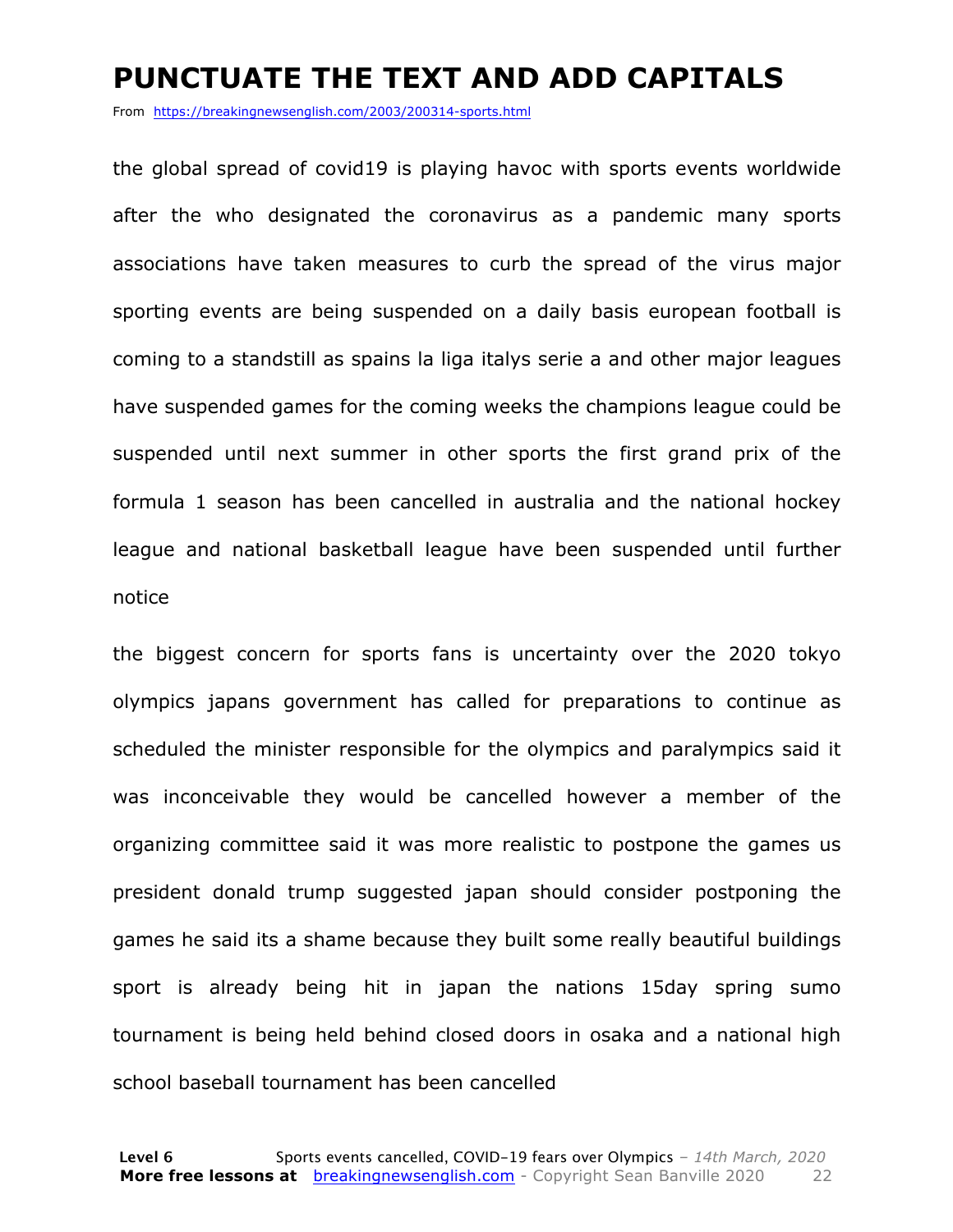## **PUT A SLASH ( / ) WHERE THE SPACES ARE**

From https://breakingnewsenglish.com/2003/200314-sports.html

TheglobalspreadofCOVID-19isplayinghavocwithsportseventsworl dwide.AftertheWHOdesignatedthecoronavirusasapandemic,manys portsassociationshavetakenmeasurestocurbthespreadofthevirus.M ajorsportingeventsarebeingsuspendedonadailybasis.Europeanfoot balliscomingtoastandstillasSpain'sLaLiga,Italy'sSerieAandothermaj orleagueshavesuspendedgamesforthecomingweeks.TheChampion sLeaguecouldbesuspendeduntilnextsummer.Inothersports,thefirst grandprixoftheFormula1seasonhasbeencancelledinAustralia;andth eNationalHockeyLeagueandNationalBasketballLeaguehavebeensus pendeduntilfurthernotice.Thebiggestconcernforsportsfansisuncerta intyoverthe2020TokyoOlympics.Japan'sgovernmenthascalledforpr eparationstocontinueasscheduled.TheministerresponsiblefortheOly mpicsandParalympicssaiditwas"inconceivable"theywouldbecancell ed.However,amemberoftheorganizingcommitteesaiditwas"morere alistic"topostponetheGames.U.S.PresidentDonaldTrumpsuggested JapanshouldconsiderpostponingtheGames.Hesaid:"It'sashamebec ausetheybuiltsomereallybeautifulbuildings."Sportisalreadybeinghit inJapan.Thenation's15-dayspringsumotournamentisbeingheldbeh indcloseddoorsinOsakaandanationalhighschoolbaseballtournament hasbeencancelled.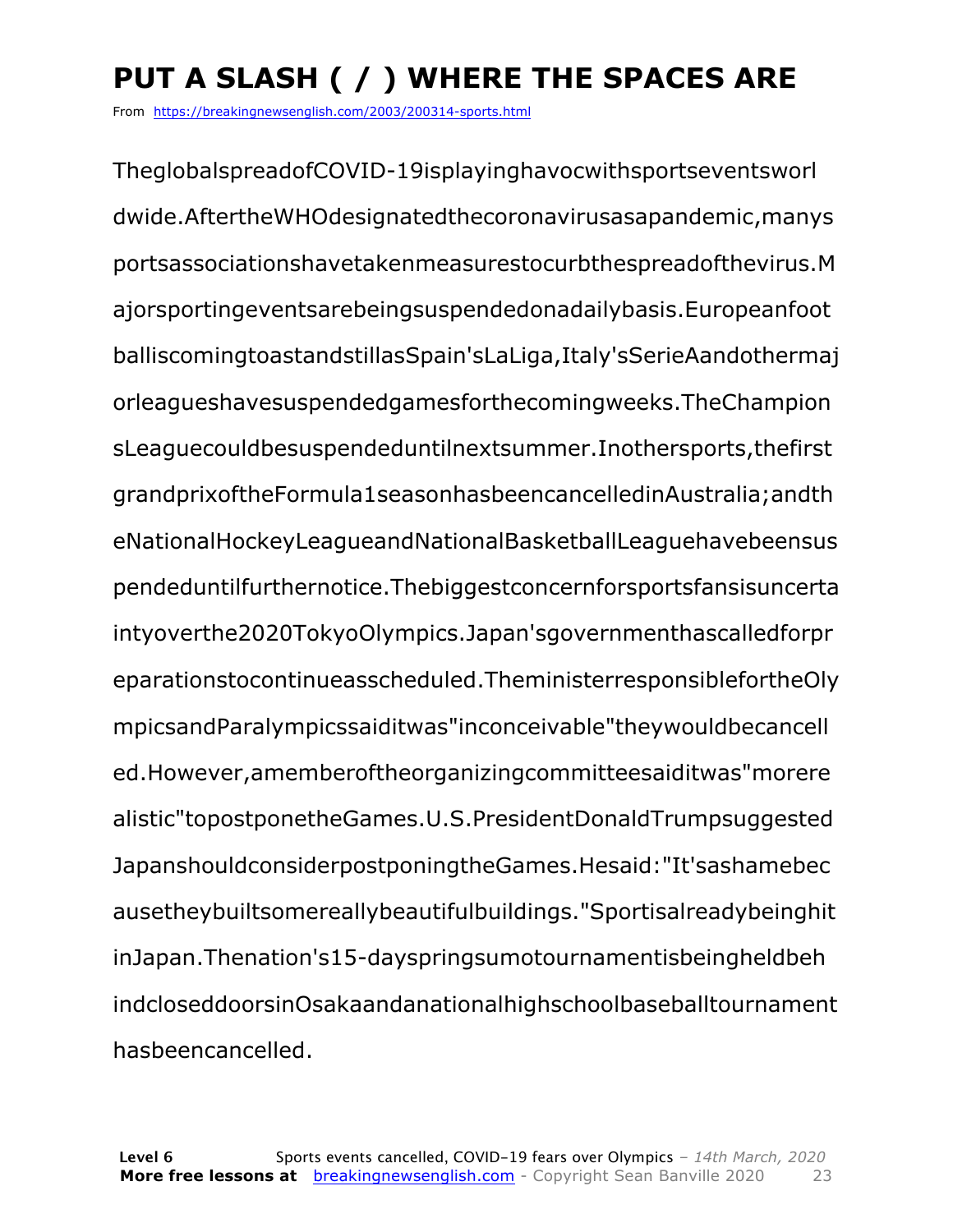### **FREE WRITING**

From https://breakingnewsenglish.com/2003/200314-sports.html

Write about sports for 10 minutes. Comment on your partner's paper.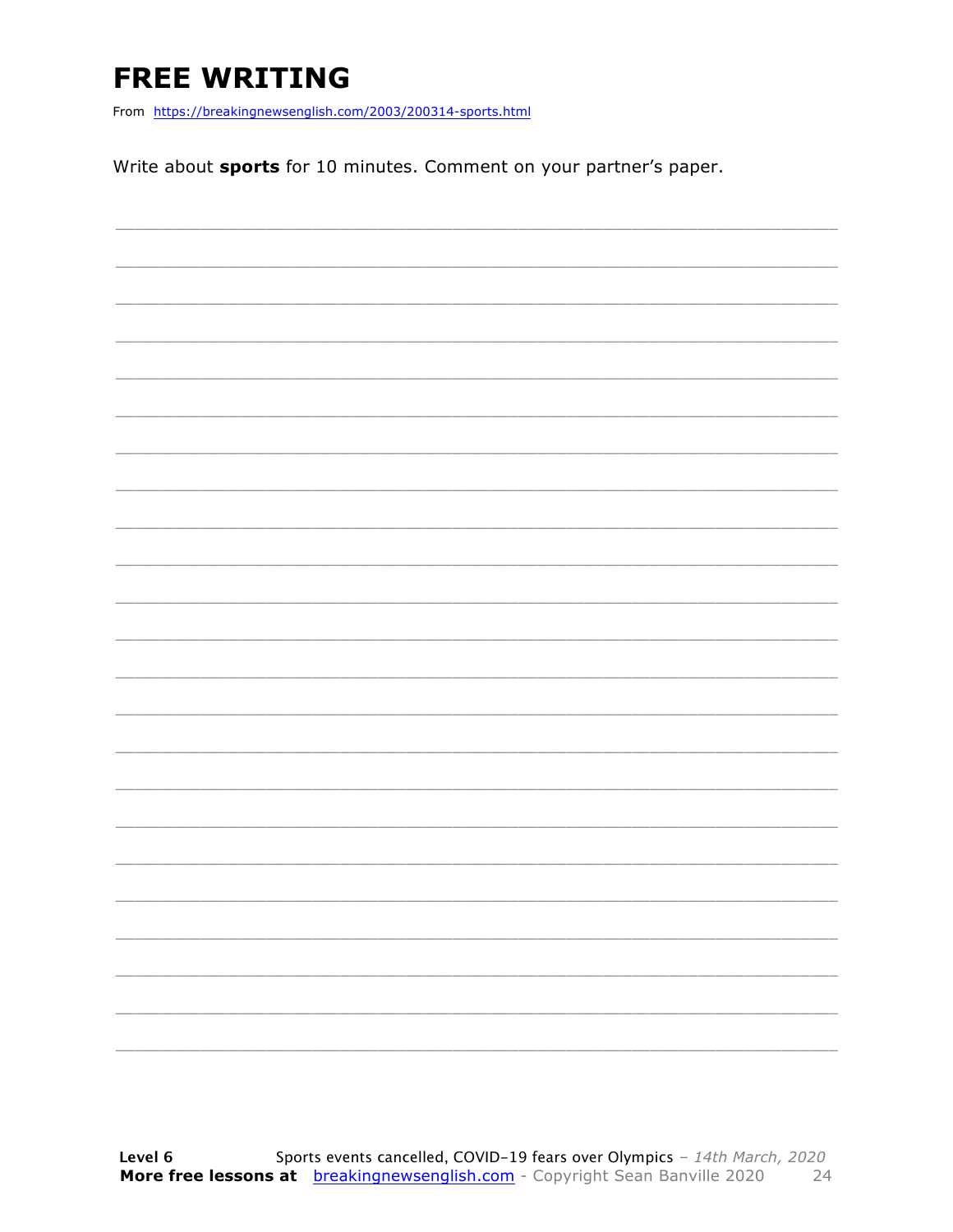### **ACADEMIC WRITING**

From https://breakingnewsenglish.com/2003/200314-sports.html

All public gatherings worldwide should be cancelled. Discuss.

|  |  | ____ |
|--|--|------|
|  |  |      |
|  |  |      |
|  |  |      |
|  |  |      |
|  |  |      |
|  |  |      |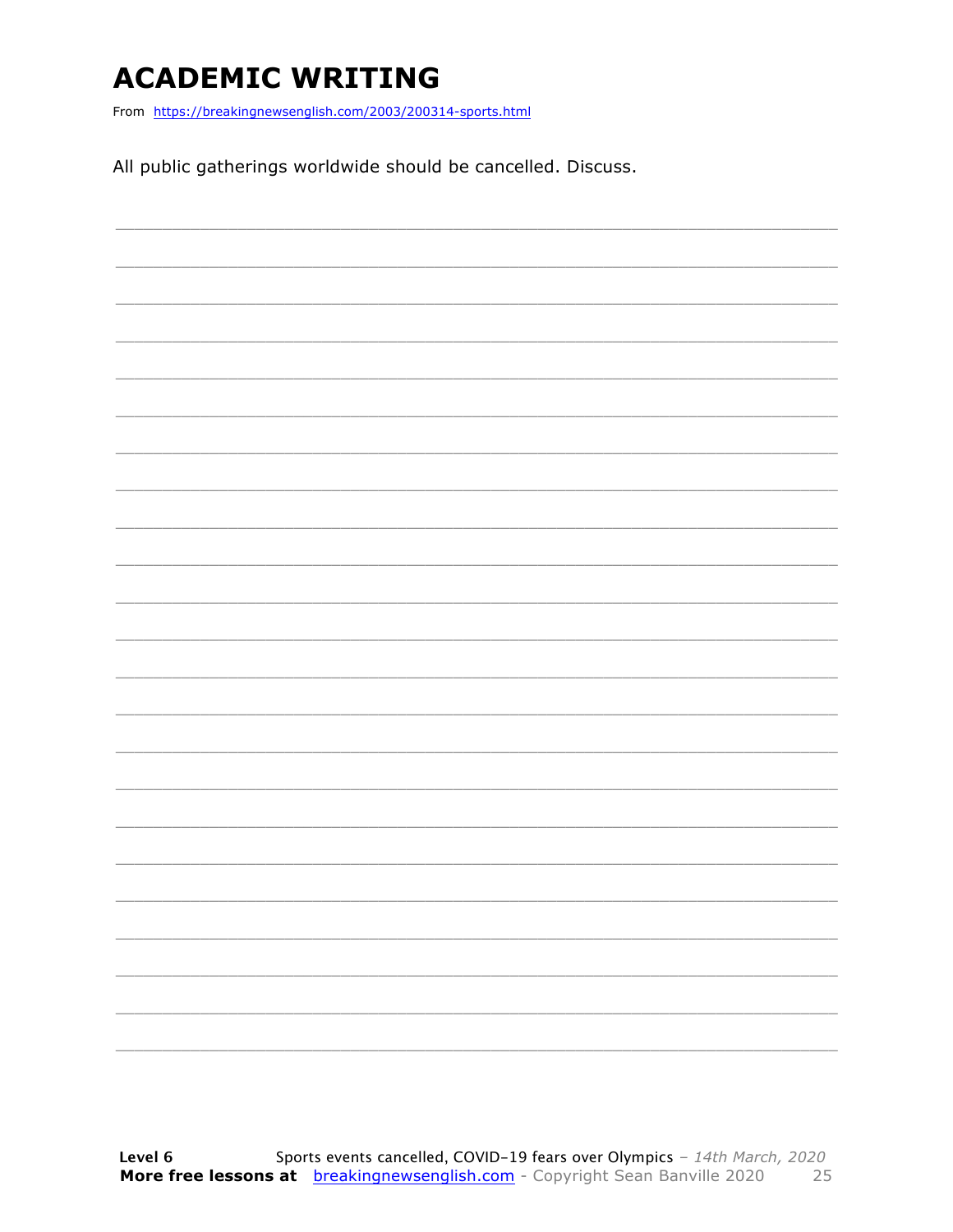### **HOMEWORK**

**1. VOCABULARY EXTENSION:** Choose several of the words from the text. Use a dictionary or Google's search field (or another search engine) to build up more associations / collocations of each word.

**2. INTERNET:** Search the Internet and find out more about this news story. Share what you discover with your partner(s) in the next lesson.

**3. SPORTS:** Make a poster about sports. Show your work to your classmates in the next lesson. Did you all have similar things?

**4. CANCEL:** Write a magazine article about cancelling all sports events worldwide. Include imaginary interviews with people who are for and against this.

Read what you wrote to your classmates in the next lesson. Write down any new words and expressions you hear from your partner(s).

**5. WHAT HAPPENED NEXT?** Write a newspaper article about the next stage in this news story. Read what you wrote to your classmates in the next lesson. Give each other feedback on your articles.

**6. LETTER:** Write a letter to an expert on COVID-19. Ask him/her three questions about it. Give him/her three of your opinions on the wisdom of holding sports events. Read your letter to your partner(s) in your next lesson. Your partner(s) will answer your questions.